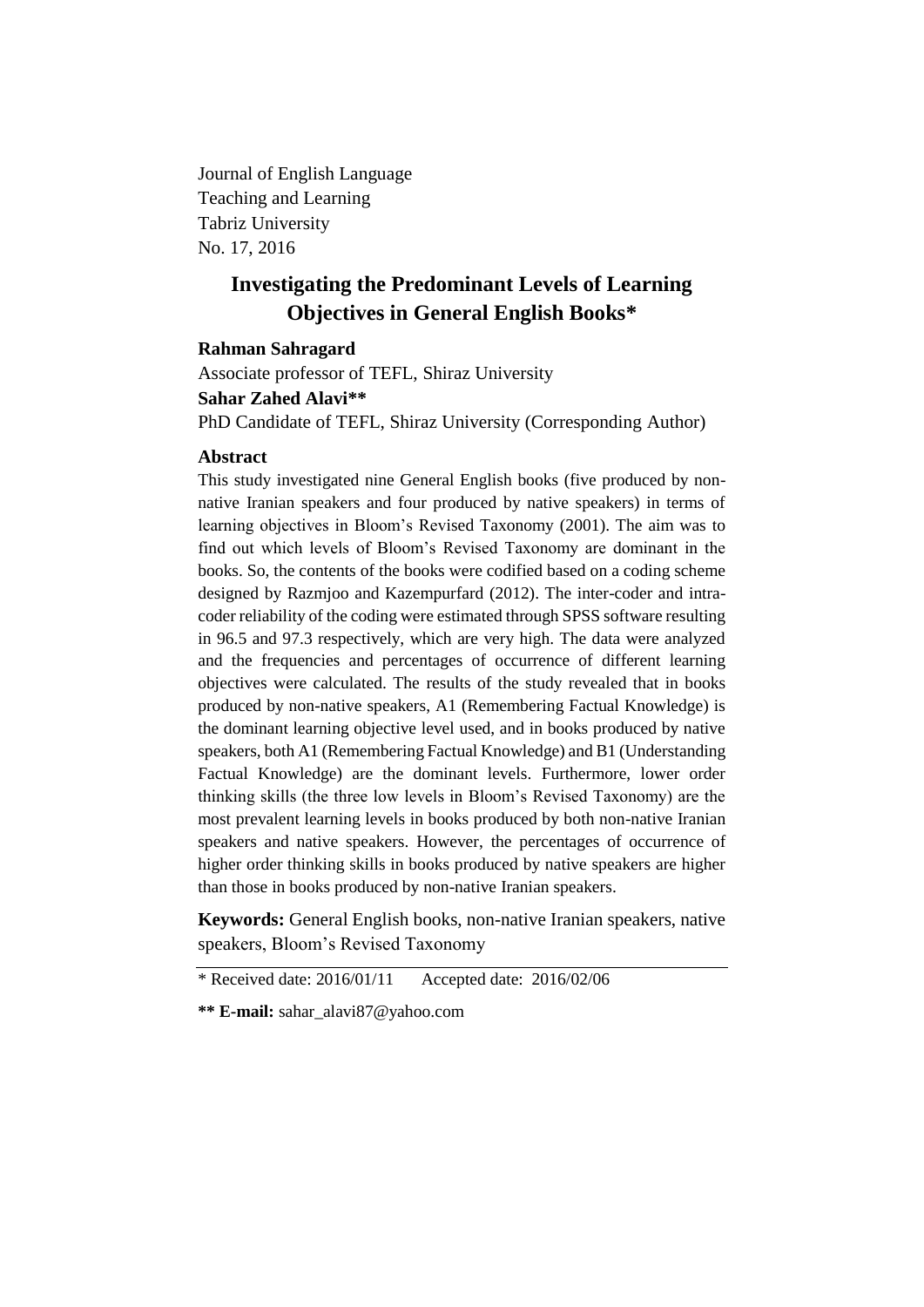#### **Introduction**

Textbooks have an important role in language teaching and learning. They are indispensable components of any language learning program (Nunan, 1999). A textbook is defined by Tomlinson (2011) as a book "which provides the core materials for a language-learning course" (p. xi). It focuses on the learning needs of learners in a course. It involves activities mostly related to skills, grammar, vocabulary and functions of language.

According to McDonough and Shaw (2003, p. 60), textbook evaluation deserves careful consideration because "an inappropriate choice may waste time and funds and this may have a demotivating effect on both students and other teachers". It is important to make sure if the textbooks fulfill the teachers' expected teaching objectives. Inappropriate choice of textbooks negatively affects both teaching and learning, unquestionably (Mukundan, 2007).

This study investigated the learning objectives in two General English books (five books written by non-native Iranian speakers and five books written by native speakers). The evaluation was based on six levels of learning objectives in Bloom's Revised Taxonomy (2001). The study investigated the levels of learning objectives which are dominant in each textbook. It also investigated the differences in General English books in terms of the learning objectives. Furthermore, a comparison was made of the distribution of higher-order thinking skills and lower-order thinking skills in the books. The following questions were formulated to fulfill the objectives of the study:

- 1. How Bloom's Revised Taxonomy learning objectives are represented in General English books produced by non-native Iranian speakers and native speakers?
- 2. Which levels of Bloom's Revised Taxonomy are dominant in General English books produced by non-native Iranian speakers and native speakers?
- 3. Which type of General English books (those produced by nonnative Iranian speakers and those produced by native speakers) covers higher-order thinking skills more?

The results of the study are useful for both material developers and teachers. Material developers will be aware of the learning objectives and various cognitive levels in the activities and exercises. They should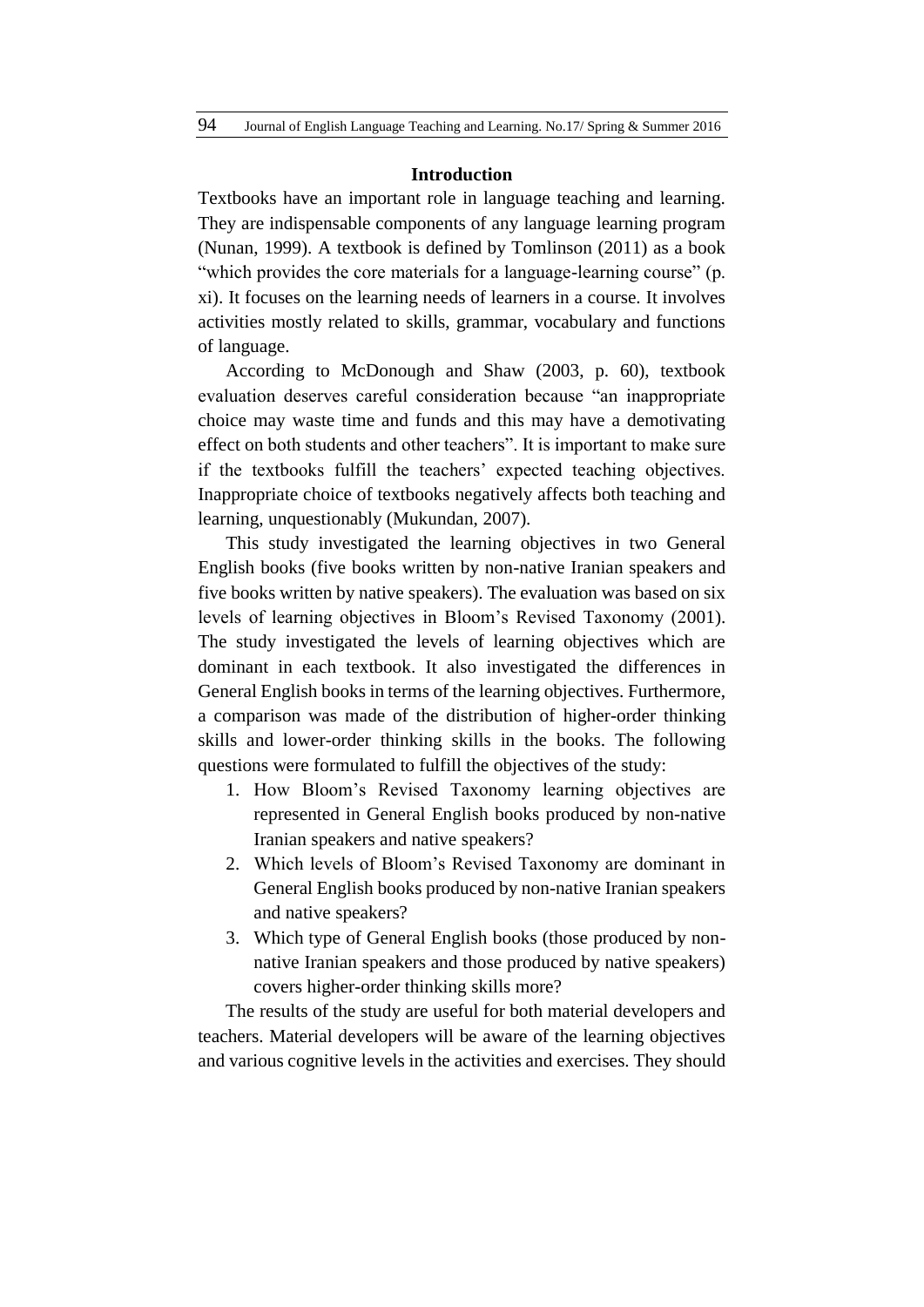consider them when developing their material. In all non-English majors in Iran's universities, the course of General English is taught. Different instructors choose different General English books, either produced by native speakers or non-native Iranian speakers. This study will show the difference in the learning objectives and the required cognitive domain in each book. So, instructors may be able to choose the required book more consciously from the options.

## **Theoretical Framework of the Study**

The theoretical framework of the current study is Bloom's Revised Taxonomy (2001) which emerged out of Bloom's Original Taxonomy. The Original Taxonomy introduced six major categories (Knowledge, Comprehension, Application, Analysis, Synthesis, and Evaluation) representing the hierarchy in the cognitive domain. It was believed that mastery of each simpler category was a prerequisite to mastery of the following more complex category. This model was one-dimensional. The Revised Taxonomy introduced some changes to the original one. There were some changes in the terminologies and complexity order of cognitive domain. The taxonomy was converted to a two-dimensional one, including cognitive domain and knowledge domain. The cognitive domain consists of six levels of increasing complexity including Remembering, Understanding, Applying, Analyzing, Evaluating and Creating. Remembering is defined as retrieving relevant knowledge from long-term memory (i.e. recognizing and recalling). Understanding is determining the meaning of instructional messages, including oral, written, and graphic communication (i.e. interpreting, exemplifying, classifying, summarizing, inferring, comparing and explaining). Applying is carrying out or using a procedure in a given situation (i.e. executing and implementing). Analyzing is breaking the material into its constituent parts and detecting how the parts relate to one another and to the overall structure or purpose (i.e. differentiating, organizing and attributing). Evaluating is making judgments based on criteria and standards (i.e. checking and critiquing). Creating is putting elements together to form a novel, coherent whole or make an original product (i.e. generating, planning and producing). The Knowledge dimension consists of four classifications of knowledge: factual, conceptual, procedural, and metacognitive. Factual knowledge is the basic elements that students must know to be acquainted with a discipline or solve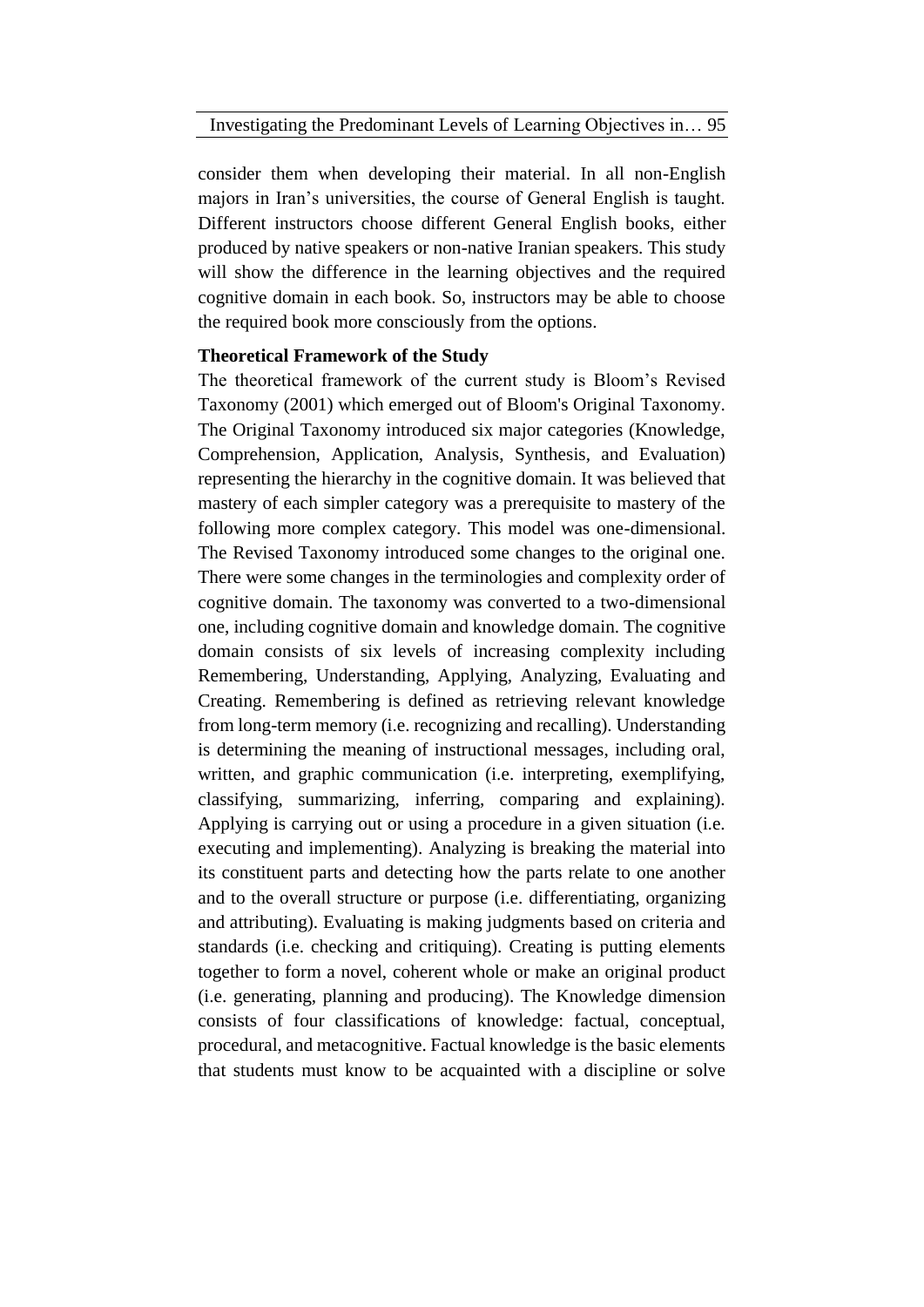problems in it. It involves knowledge of terminology and knowledge of specific details and elements. Conceptual knowledge is considered as the interrelationships among the basic elements within a larger structure that enable them to function together. It involves knowledge of classifications, principles, generalizations, theories, models, and structure. Procedural knowledge is related to the way to do something. It involves knowledge of subject-specific skills and algorithms, subjectspecific techniques and methods and the criteria for determining when to use appropriate procedures. Metacognitive knowledge is the knowledge of cognition in general as well as awareness and knowledge of one's own cognition. It involves strategic knowledge, contextual and conditional knowledge and self-knowledge (Krathwohl, 2002). Figure 1 shows the structure of Bloom's Revised Taxonomy.

## **Review of Literature**

There are several studies conducted on material and textbook evaluation (Fraidan, 2012; Morgan, 2003; Riazi & Ariashokouh, 2007; Tok, 2010; Tomlinson, 1988; Vellenga, 2004; Xu, 2004; Yen, 2001). Several studies used Bloom's Taxonomy to evaluate textbooks and several studies were done to evaluate text books through Bloom's Revised Taxonomy.

#### **1. Studies Which Used Bloom's Taxonomy as Framework**

In their study, Veeravagu, et. al. (2010) used Bloom's Taxonomy to investigate students' performance in reading comprehension test. They examined the relationship between the level of thinking processes in comprehension questions and the students' performance. The findings showed that such a relationship exists. Students used higher-order thinking when they looked beyond the surface of the text to come up with an answer or comprehension. There are some reading strategies that elicit higher-order thinking, for example, predicting, concluding and inferencing. So, it is important to apply higher-order thinking practice in the classroom.

Karamustafaoğlu, et. al. (2003) used Bloom's Taxonomy to analyze the Turkish high school chemistry examination questions. They compared the chemistry examination questions in high schools in two cities in Turkey. The results of the study showed that 96% of the questions were related to the lower-order cognitive skills. The examined questions were not appropriate for students to understand the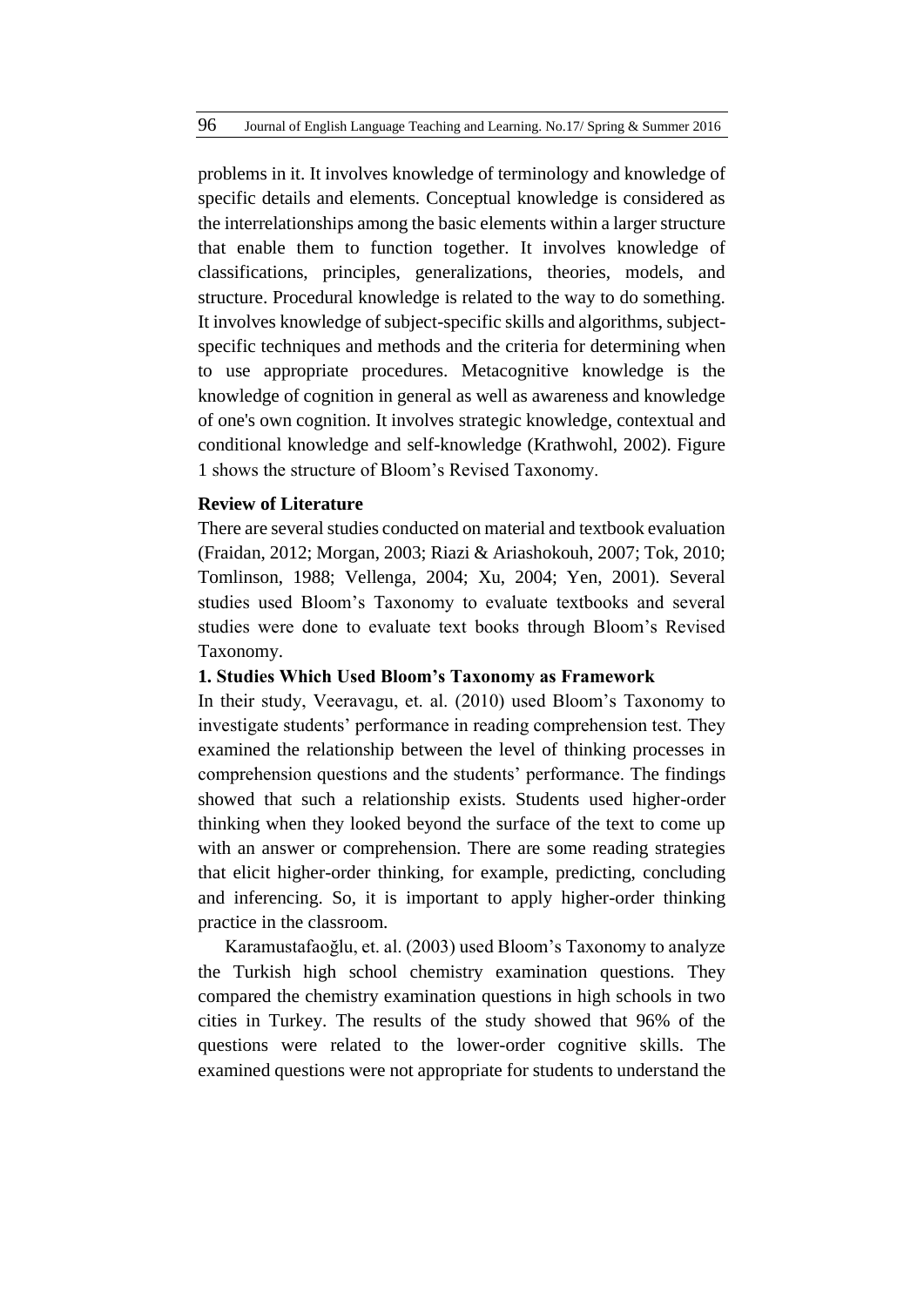basic concepts in chemistry, interpret the chemical events, and link them with real life events and needs. So, the students had to memorize the science concepts without understanding their real meaning. It was interesting to mention that the results were contrary to the questions asked in the university entrance examination, which were related to the higher-order cognitive skills.

Ebadi and Shahbazian (2015) used Bloom's Taxonomy to explore the cognitive level of final exams in Iranian high schools. They realized that all the questions of the first and the second grades were related to the first three levels of the taxonomy (the lower-order thinking skills). As for the first grade questions, 33 percent were at knowledge level, 56 percent were at the comprehension level and, 11 percent were related to application level. Regarding the second grade questions, nearly12 percent of the questions were related to application of the previous knowledge, 57 percent were related to understanding the meaning of the text and comprehension, and 30 percent were at the knowledge level.

Gordani (2008) analyzed the book in junior high school level entitled "right path to English". He investigated different levels of learning objectives in the book based on Bloom's Taxonomy. The findings showed that all the exercises in the book were related to the first three levels of the learning objectives. Among the lower thinking levels, application was the dominant one, with 65.8 percent of occurrence. Knowledge and comprehension were the next dominant levels respectively, with 26.2 and 8 percent of occurrence.

#### **2. Studies Which Used Bloom's Revise Taxonomy as Framework**

Askaripour (2014) evaluated the second edition of "Top Notch English Series" using Bloom's Revised Taxonomy. He codified the content of the book based on the coding scheme designed by Ganbari (2013) and Razmjoo and Kazempoufard (2012). The results of the study showed that all the levels of learning objectives have been considered in the second version of Top Notch series except that of Evaluating. The three first low levels in Bloom's Revised Taxonomy (lower-order thinking skills) were the most dominant levels used in these books, and little attention is paid to higher-order thinking skills. According to him, Understanding, Applying and Remembering were the first, the second and the third most prevalent learning objectives, respectively.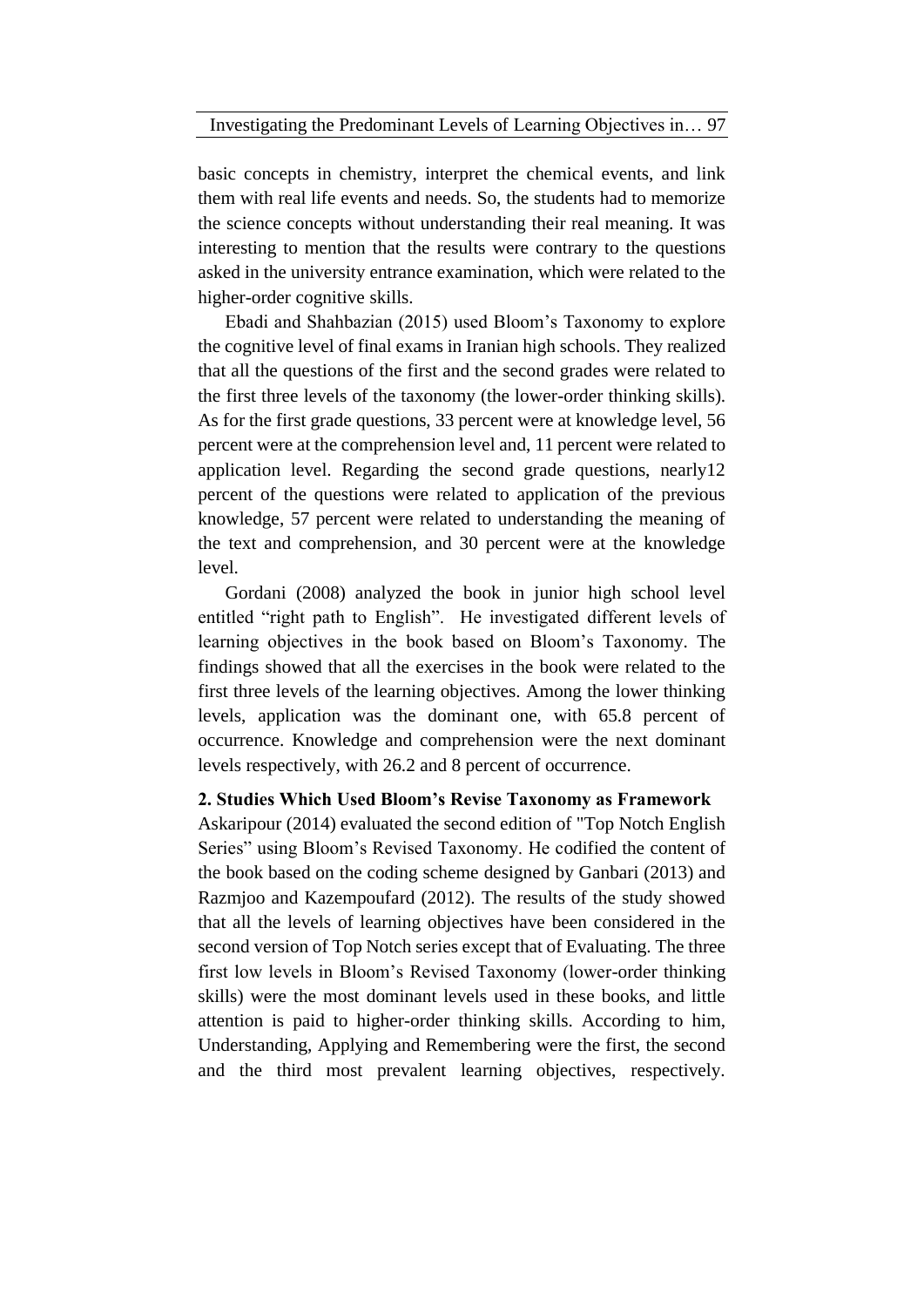Furthermore, there were differences among the textbooks in their inclusion of different levels of learning objectives. It was concluded that Top Notch series cannot make learners critical thinkers.

Razmjoo and Madani (2013) investigated the University Entrance Exam items using Bloom's Revised Taxonomy. The study aimed to find out the prevalent levels of the taxonomy in these items. The Entrance Exams' items in three majors of Mathematics, Natural Sciences, and Humanities, and in two Universities- State, and Azad- were codified. They found that lower order thinking skills were dominant in the items. Creating was absent among the used levels. They concluded that Iran's University Entrance Exam doesn't help learners to be critical thinkers. As for the type of university, in the Azad University higher levels of thinking were considered. As for the majors, Mathematics had the first rank regarding the levels of thinking. The second field was Natural and the last field was Humanities. When comparing Azad and State Universities, some contradictions appeared. In both types of universities, Mathematics was the first ranked field. The second ranked field in Azad University was Natural Sciences. However, it was Humanities in the State University.

Razmjoo and Kazempur (2012) investigated the Interchange series (2005) in terms of learning objectives in Bloom's Revised Taxonomy. The results of the study showed that lower order thinking skills were the most prevalent learning levels in these books. Moreover, a significant difference was found among the course books in their inclusion of different levels of learning objectives. Furthermore, it was found that the metacognitive knowledge was absent in Interchange series. The researchers claimed that the Interchange series is not suitable for making learners critical thinkers.

Seo, et al (2010) investigated the questions presented at the end of chapters in eight books on Chemistry using Bloom's Revised Taxonomy. Their finding showed that lower order skills were more dominant than the higher order ones. As for the cognitive levels, Evaluating was not seen at all in the books.

Lee (2010) investigated the Christian publishers' elementary reading textbooks and analyzed the levels of thinking skills using Bloom's Revised Taxonomy. He found that A Beka contained 57.6 percent lower level thinking skills and 42.4 percent higher level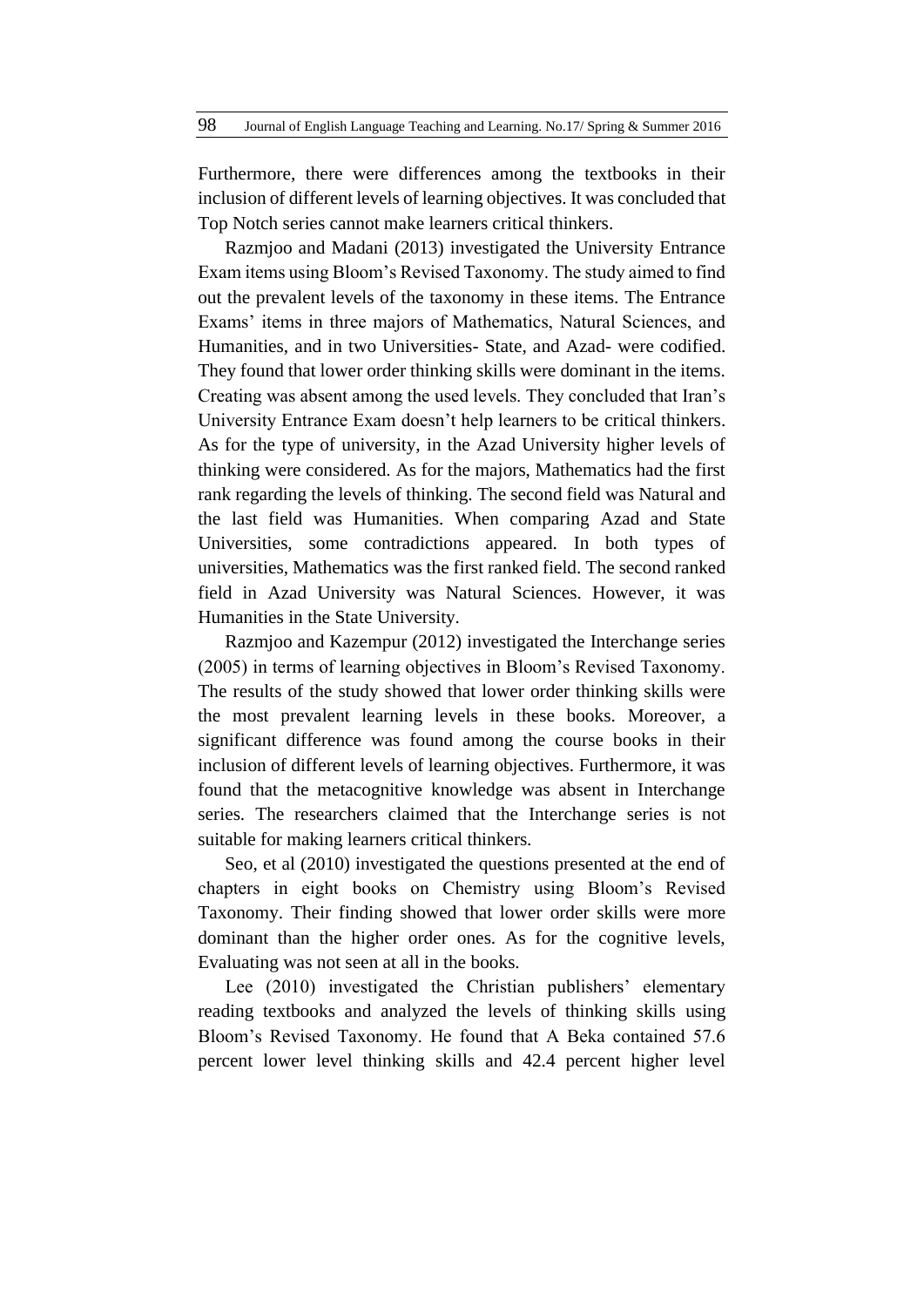Investigating the Predominant Levels of Learning Objectives in… 99

thinking skills. However, Bob Jones University Press contained 45.8 percent lower level thinking skills and 54.2 percent higher level thinking skills. Among lower level thinking skills, Remembering was dominant, and among higher level thinking skills Analyzing, Evaluating and Creating were used.

## **Method**

This study is a qualitative one, specifically of content analysis type. In content analysis, the materials are analyzed and their specific characteristics will be identified (Ary, et. al, 2006).

## **1. Materials**

The materials used for the current study consist of nine General English books listed below- five produced by non-native Iranian speakers and four produced by native speakers.

General English books produced by non-native Iranian speakers:

-Rahimi, A. & Mowlaie, B. (2007). *Why not enjoy reading*? Tehran: Jangal.

-Birjandi, P. (2009). *A general English course for university students.* Isfahan: Sepahan.

-Khodaparasti, S., Karimzadeh, S., Sadrian, M. & Abtahi, M. (2009). *Reading and grammar for general English.* Tehran: Rah.

-Einbeigi, M. (2012). *New horizon in English: Reading comprehension and vocabulary development.* Tehran: Tarjoman Kherad.

-Moini, M. (2005). *Expand your reading ability: An enjoyable EFL reader*. Tehran: Jangal.

General English books produced by native speakers:

-Ackert, P. & Lee, L. (2005*). Reading and vocabulary development: Concepts and comments*. USA: Thomson.

-Ackert, P. & Lee, L. (2005). *Reading and vocabulary development: Facts and figures.* USA: Thomson.

- Lee, L. & Gunersen, E. (2011), *Select readings*. New York: Oxford University Press.

-Heyer, S. (2003). *Beyond true stories: A high-intermediate reader*. White Plains: Longman.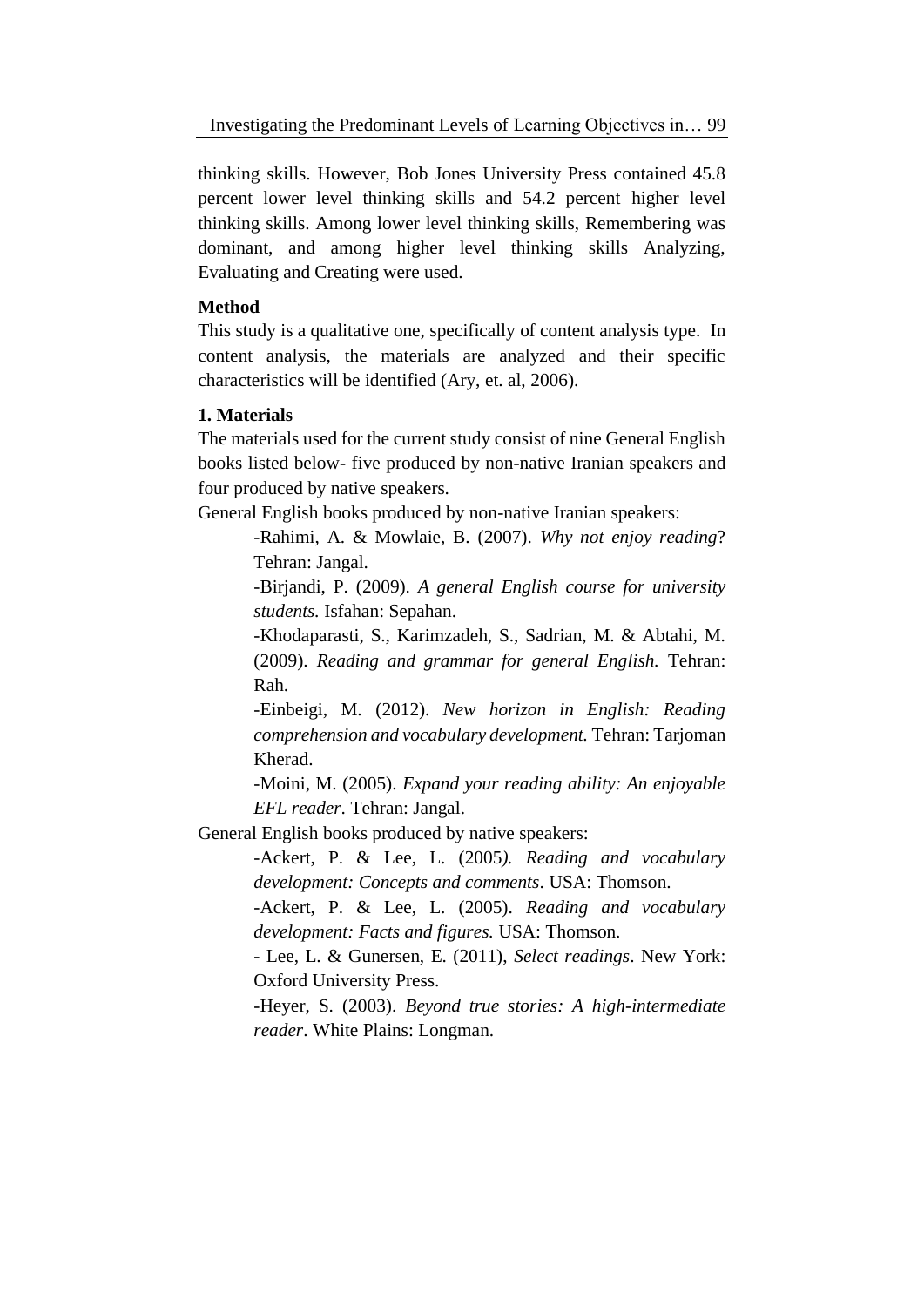The book produced by Rahimi and Mowlaie (2007) has 142 pages and 22 lessons of diverse topics. The focus of the book is on reading. Starting with some warm up questions, each lesson contains a text and exercises on vocabulary matching, part of speech completion and reflecting on underlying idea. The lesson ends with further reading which is accompanied with a glossary.

The 319 page book produced by Birjandi (2009) consists of 14 units. The aim of the book is improving the reading ability and vocabulary knowledge. Each unit consists of two reading texts. The unit starts with some pre-reading questions, followed by the text. Some activities related to reading, vocabulary and grammar are presented. The unit ends with the second reading.

The book produced by Khodaparasti, et. al. (2009) has 124 pages and 12 lessons. The purpose of the book is to improve reading comprehension. Each lesson opens with the definition of the difficult words. The reading passage is divided into two parts following comprehension questions. To help students master the words, there are vocabulary exercises including filling the blank, synonyms and antonyms. A part is on getting the main points to help students to distinguish between important and unimportant points. The grammar section deals with some grammatical points following some questions.

The book produced by Einbeigi (2012) has 150 pages and 11 lessons. The book is to improve learners' reading ability. It starts with some before reading questions to motivate students, following word definitions. Some comprehension questions are presented, including true-false and multiple choice ones. Then, vocabulary, grammar and writing exercises are provided.

The book produced by Moini (2005) consists of 289 pages and 19 lessons. Each lesson consists of several passages related thematically. Vocabulary learning is motivated through presentation of unfamiliar words and collocations. There are some comprehension check activities. Getting the main idea and reading for specific information are dealt with in true-false, multiple-choice and filing the blank formats. Form related aspects of language are focused through asking the students to make several "Wh" questions for each provided sentence. Writing activities are presented through essay type format and some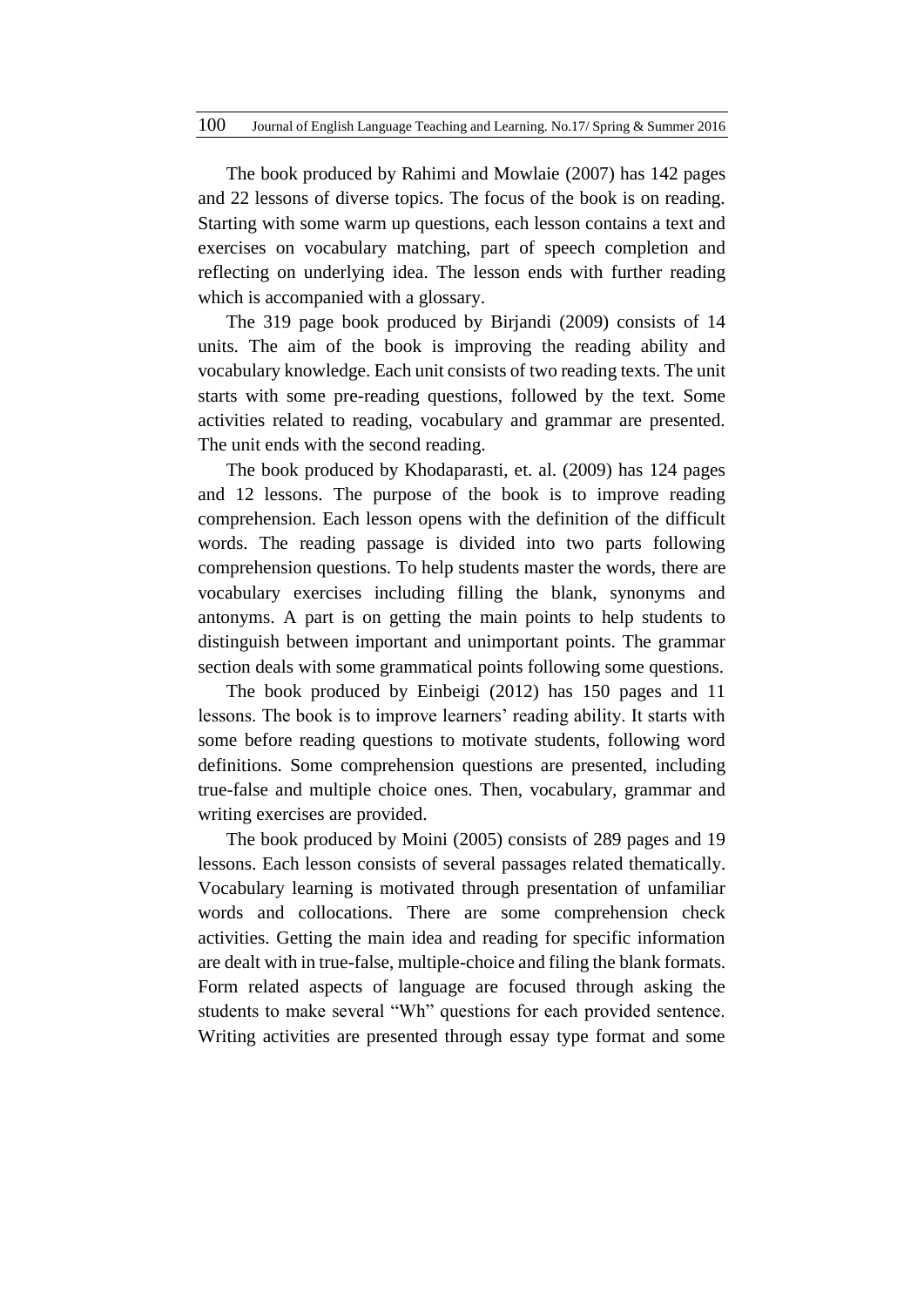tasks in the form of summary writing. The lessons also include cloze tests and c-tests.

The 254 page book produced by Ackert and Lee (2005) consists of 5 units. There are 4 lessons in each unit. As the authors claimed, the book presents theme-based approach to reading and focuses on recycling vocabulary. There are some "before you read" questions providing motivation for reading. The important vocabulary items are pre-taught through "context clues" followed by activities focusing on vocabulary through "fill in the blank". Comprehension questions are presented through true-false and multiple-choice formats. There are some "reading strategy" activities applying the taught reading strategies. Activities related to grammar are followed by "writing" activities.

In their second book (Facts and Figures), Ackert and Lee (2005) presented 7 units, 5 lessons in each, through 262 pages. The organization of the book consists of context clues, "before you read" questions, vocabulary, vocabulary in context, a review on vocabulary, comprehension questions, questions asking about the main idea, and writing.

As Lee and Gunersen (2011) claimed, the goal of their book is to promote English language skills, mainly reading. The authors used both the bottom-up and top-down approaches where appropriate. Each of the fourteen chapters of the book is divided into the following eight sections: opening page, before you read, reading passage, after you read, understanding the text, reading skill, building vocabulary, language focus and discussion, and writing. The activities and exercises involve pair work, group work and individual one.

Heyer (2003) developed the True Stories tradition in eight units. Each unit is based on a real-life story. It opens with a true story in the news, followed by readings and activities that explore the theme in the story. The following facets are emphasized in the book: reading strategies, vocabulary-building activities, discussion and writing prompts.

#### **1.1. Coding Scheme**

The coding scheme used in the study is devised by Razmjoo and Kazempour (2012) based on examining Bloom's Revised Taxonomy. The coding scheme represents a two-dimensional framework including both knowledge domain and cognitive processes. It is presented in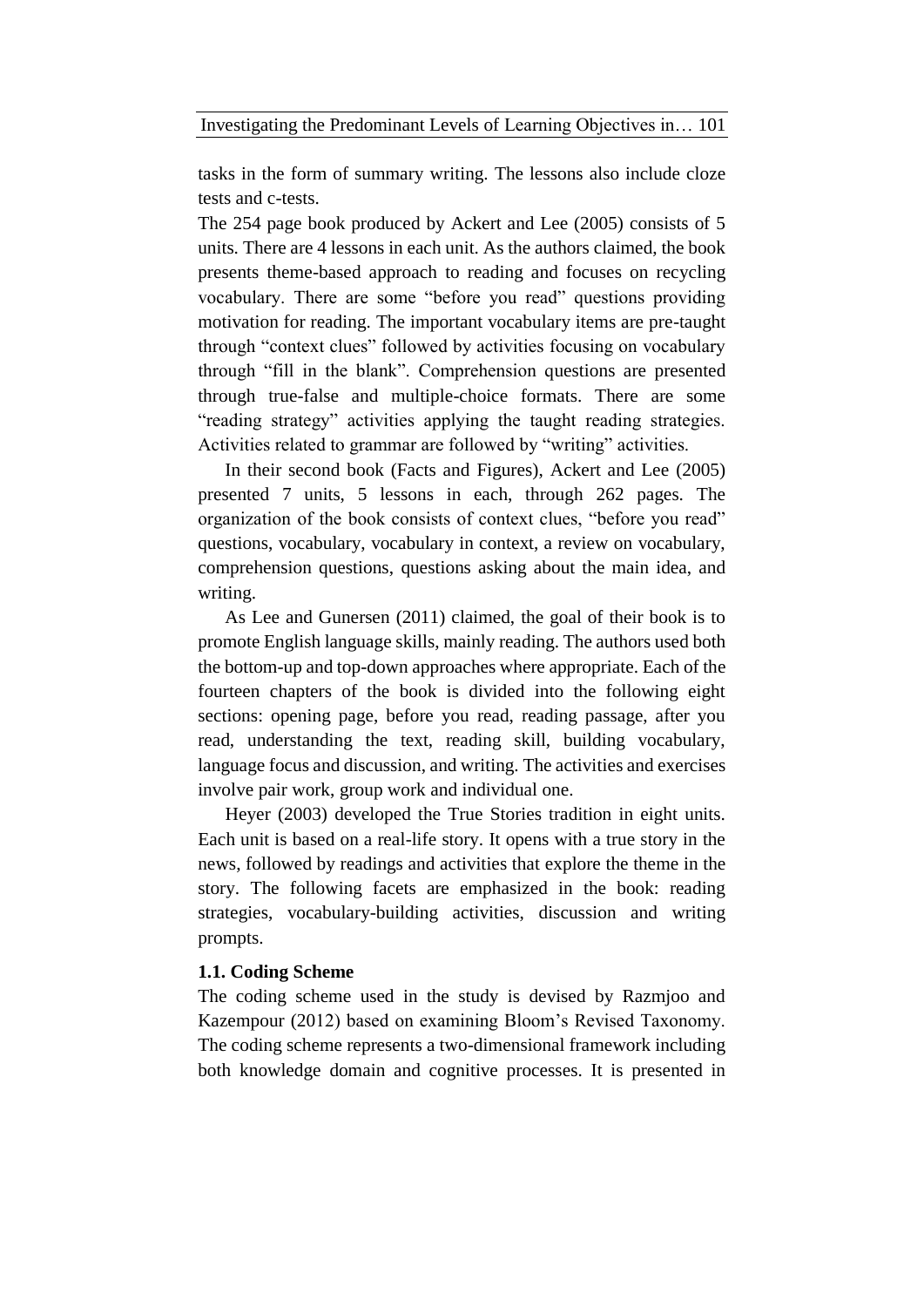Table 1. The cognitive dimension consists of six levels. The first three levels are considered as lower order learning objectives, and the second three ones are considered as higher order learning objectives. The categories are labeled as A (Remembering), B (Understanding), C (Applying), D (Analyzing), E (Evaluating) and F (Creating). Moreover, the knowledge dimension consists of four types of knowledge: 1) Factual Knowledge 2) Conceptual Knowledge 3) Procedural Knowledge and 4) Metacognitive Knowledge.

# **1.2. Data Collection and Data Analysis Procedures**

Six lessons from each book were selected randomly. The activities in the selected lessons were coded following Razmjoo and Kazempour's (ibid) coding scheme. Activities were considered through six cognitive levels and four knowledge domains.

Although the study is mainly qualitative, some quantitative practices were applied. The frequency of each learning objective was identified. Then, Chi-square test was conducted to investigate if the differences among the observed frequencies were due to chance. Then, frequencies of learning objectives in books produced by non-native Iranian speakers were compared to those produced by native speakers.

## **1.2.1. Coding a sample of the textbook**

The activities of one lesson randomly drawn from the book produced by Ackert and Lee (2005) were coded. The lesson is on art. It starts with the following three "Before Reading" questions:

- 1. What three adjectives would you use to describe the sand painting?
- 2. How do you think a sand painting is made?
- 3. Sand paintings are usually destroyed soon after they are finished. Why do you think this is done?

The first question which is asking to name some adjectives from memory is related to the first cognitive domain, Remembering. As for knowledge domain, it deals with factual knowledge. So, the code is A1 (Remembering Factual Knowledge). The second question is asking about the specific details concerning a procedure. So, the code is A3. The third question asks for providing an explanation (Understanding) of a fact (Factual Knowledge). So, the code is B1.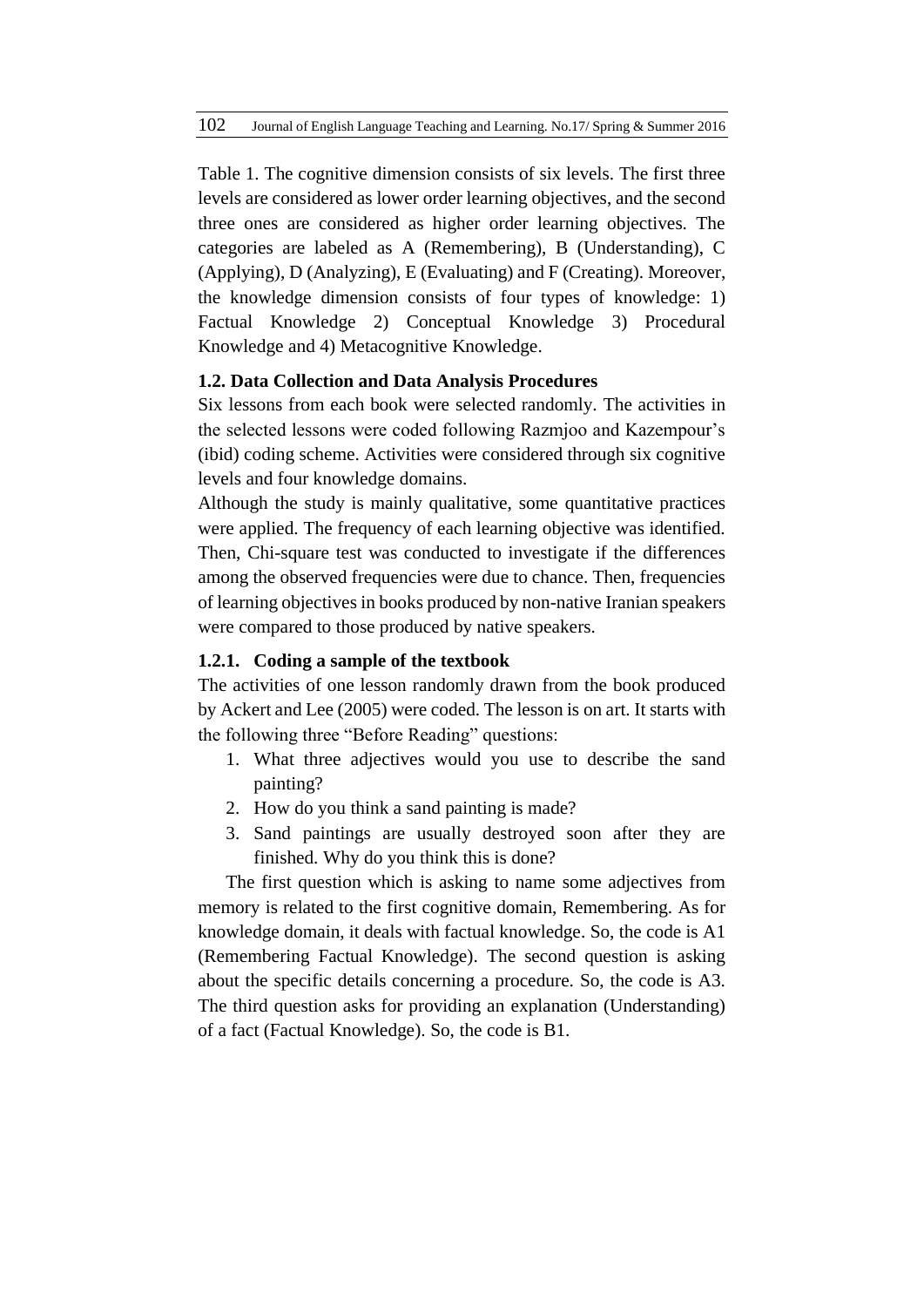The next part is "Context Clues" which emphasizes on the important role of contextual factors (i.e. synonyms, antonyms and surrounding words) in guessing the meaning of the words. It provides the learners with some sentences to apply the strategy and mention the meaning of the words. So, the code is C2 (Applying a model and procedure). After the reading passage, two parts on vocabulary are added. In these activities, the learners are provided with some words and some sentences to be filled with the provided words. Since the learners should seize the meaning of the given information, the cognitive domain deals with Understanding. It is related to the knowledge of terminology (Factual Knowledge). So, the code is B1.

The vocabulary exercises are followed by "comprehension Check: True-False". Some statements are provided. Learners are to judge the truth value of them based on the information given in the passage. Since the learners should recall the information provided in the reading passage, the cognitive domain in this activity is Remembering. As the learners should remember specific details, the knowledge domain is factual knowledge. So, the code is A1 (Remembering Factual Knowledge).

The following part, "Comprehension Questions", asks some questions to be answered in complete sentences. This activity deals with classifying, explaining and interpreting the specific details mentioned in the passage. So, the code is B1 (Understanding Factual Knowledge).

The next part is "Reading Strategy" which provides some techniques and strategies of reading. Then, learners are asked to apply these strategies in the exercise. So, the code is C3 (Applying Procedural Knowledge).

In "Vocabulary Expansion" part, the learners are provided with a table containing the parts of speech (i.e. verb, noun, adjective and adverb) of ten words. Then, they are asked to complete the sentences using words from this table. In order to complete the sentences with appropriate part of speech, learners should detect the function of the word needed. So, the cognitive domain is Understanding. As they are dealing with terminologies, the knowledge domain is factual. So, the code is B1 (Understanding Factual Knowledge).

In the "Grammar" part, learners are to complete the sentences with an appropriate article. As they are to apply the grammatical point, the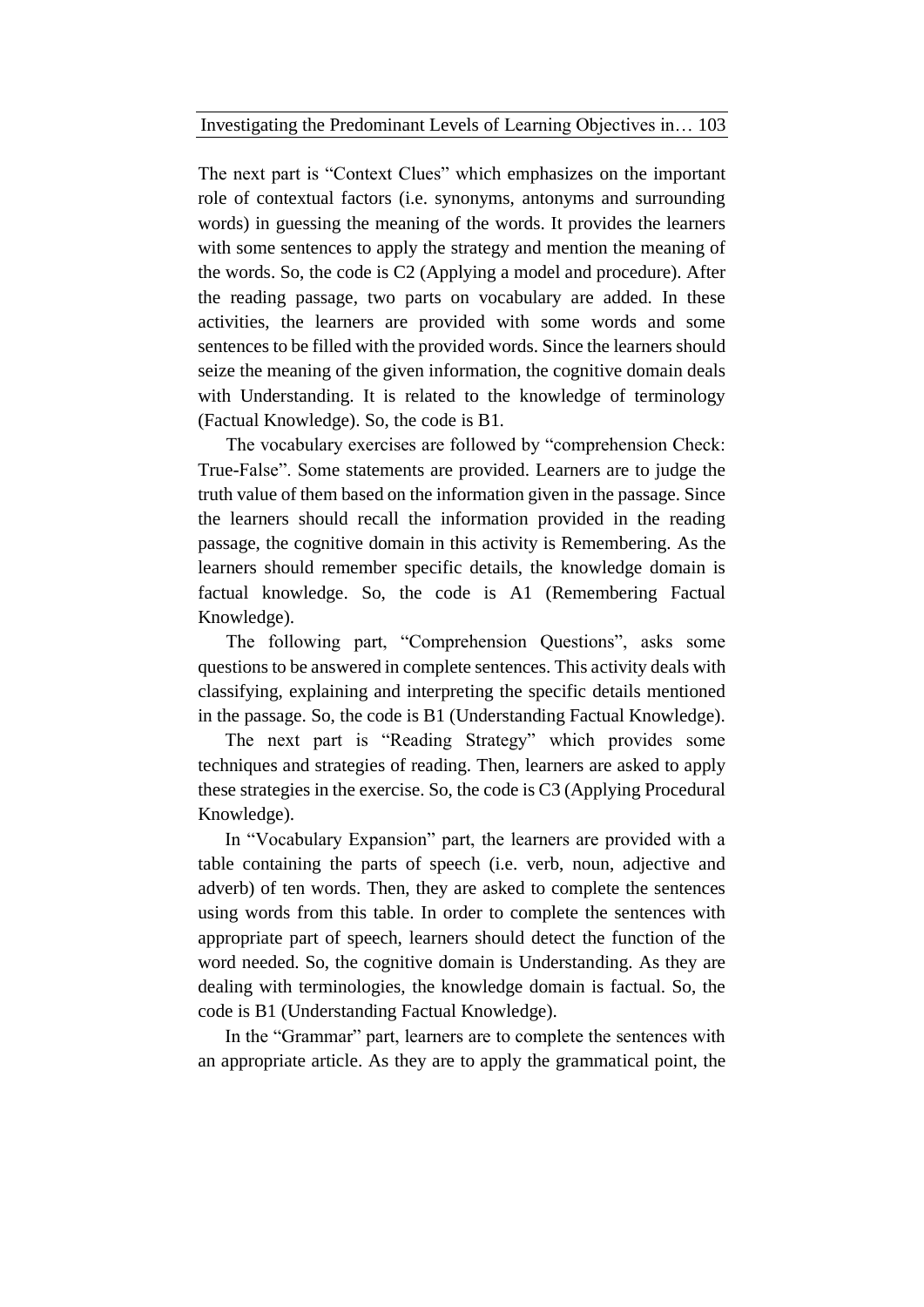cognitive domain is Applying. The grammar point is dealing with rules and models. So, the knowledge domain is conceptual. The code is C2 (Applying Conceptual Knowledge).

In "Sentence Combining" part, learners are to combine two sentences. This activity deals with creating facts, concepts and procedures. So, the code is F0 (Creating Facts, Concepts, Principles and Procedures).

The last part of the lesson is "Writing". Students are provided with a topic to write about. So, the activity's code is F0 (Creating Facts, Concepts, Principles and Procedures).

#### **1.2.2. Reliability of the Coding Scheme**

To estimate the inter-coder reliability, a Ph.D. candidate of TEFL at Tehran University coded two lessons of each book based on Bloom's Revised Taxonomy. Although he was familiar with the taxonomy, he was provided with some examples of the coding scheme. The inter-rater reliability was 96.5 through SPSS software.

To investigate intra-coder reliability, two lessons from each book were selected randomly. The data were coded twice in one month time span by the researchers. The estimated consistency in the two coding attempts was found to be 97.3.

#### **Results and Discussion**

Table 2 shows the frequencies and percentages of occurrence of learning objective levels in five General English books produced by non-native Iranian speakers. As it is evident in the table, in the book produced by Rahimi and Mowlaie (2007), A1 (Remembering Factual Knowledge) with 29.5 percentage of occurrence and B1 (Understanding Factual Knowledge) with 15.90 percentage of occurrence are the dominant levels of learning objectives. In this book, A3 (Remembering Procedural Knowledge), B3 (Understanding Procedural Knowledge), B4 (Understanding Metacognitive Knowledge), C3 (Applying Procedural Knowledge), C4 (Applying Metacognitive Knowledge), D4 (Analyzing Metacognitive Knowledge), E4 (Evaluating Metacognitive Knowledge), F0 (Creating Factual, Conceptual and Procedural Knowledge) and F4 (Creating Metacognitive Knowledge) are absent.

In the book produced by Birjandi (2009), A1 (Remembering Factual Knowledge) and B1 (Understanding Factual Knowledge) with 44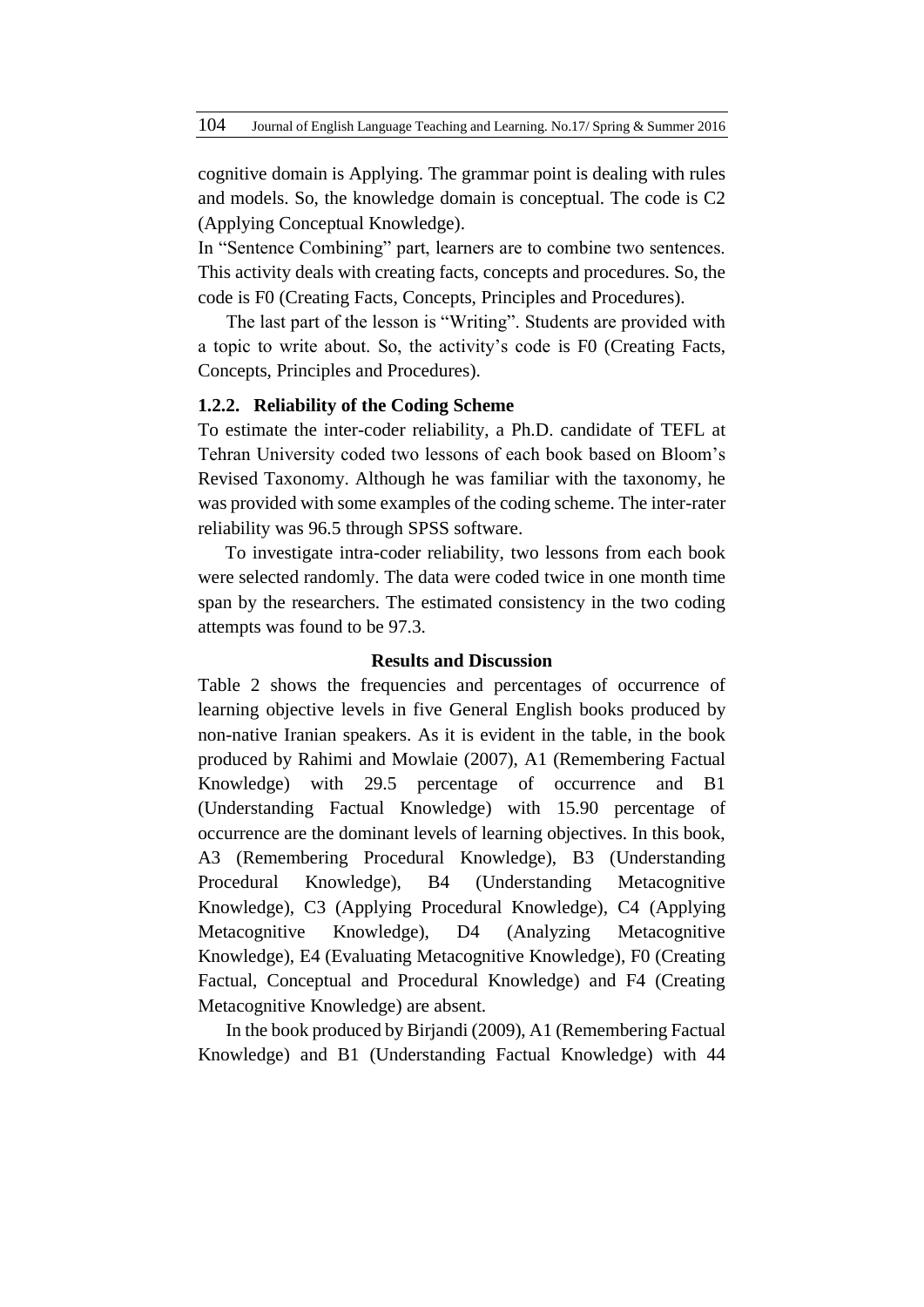percentage of occurrence are the dominant levels of learning objectives. B2 (Understanding Conceptual Knowledge) with 8 percentage of occurrence is the next dominant level of learning objectives. A2 (Remembering Conceptual Knowledge), A3 (Remembering Procedural Knowledge), A4 (Remembering Metacognitive Knowledge), B3 (Understanding Procedural Knowledge), B4 (Understanding Metacognitive Knowledge), C3 (Applying Procedural Knowledge), C4 (Applying Metacognitive Knowledge), D0 (Analyzing Factual, Conceptual and Procedural Knowledge), D4 (Analyzing Metacognitive Knowledge), E0 (Evaluating factual, conceptual and procedural knowledge), E4 (Evaluating Metacognitive Knowledge), F0 (Creating Factual, Conceptual and Procedural Knowledge) and F4 (Creating Metacognitive Knowledge) are absent in this book.

In the book produced by Khodaparasti, et. al. (2009), A1 (Remembering Factual Knowledge) with 38.18 percentage of occurrence is the dominant level of learning objectives. B1 (Understanding Factual Knowledge) with 27.27 percentage of occurrence is the next dominant one. In this book, A3 (Remembering Procedural Knowledge), A4 (Remembering Metacognitive Knowledge), B2 (Understanding Conceptual Knowledge), B3 (Understanding Procedural Knowledge), F4 (Creating Metacognitive Knowledge), C1 (Applying Factual Knowledge), C3 (Applying Procedural Knowledge), C4 (Applying Metacognitive Knowledge), D4 (Analyzing Metacognitive Knowledge), E0 (Evaluating Factual, Conceptual and Procedural Knowledge), E4 (Evaluating Metacognitive Knowledge) and F4 (Creating Metacognitive Knowledge) are absent.

In the book produced by Einbeigi (2012), A1 (Remembering Factual Knowledge) with 49.05 percentage of occurrence is the dominant level of learning objectives. B1 (Understanding Factual Knowledge) with 30.18 percentage of occurrence is the next dominant one. In this book, A3 (Remembering Procedural Knowledge), A4 (Remembering Metacognitive Knowledge), B3 (Understanding Procedural Knowledge), B4 (Understanding Metacognitive Knowledge), C1 (Applying Factual Knowledge), C3 (Applying Procedural Knowledge), C4 (Applying Metacognitive Knowledge), D4 (Analyzing Metacognitive Knowledge), E0 (Evaluating Factual,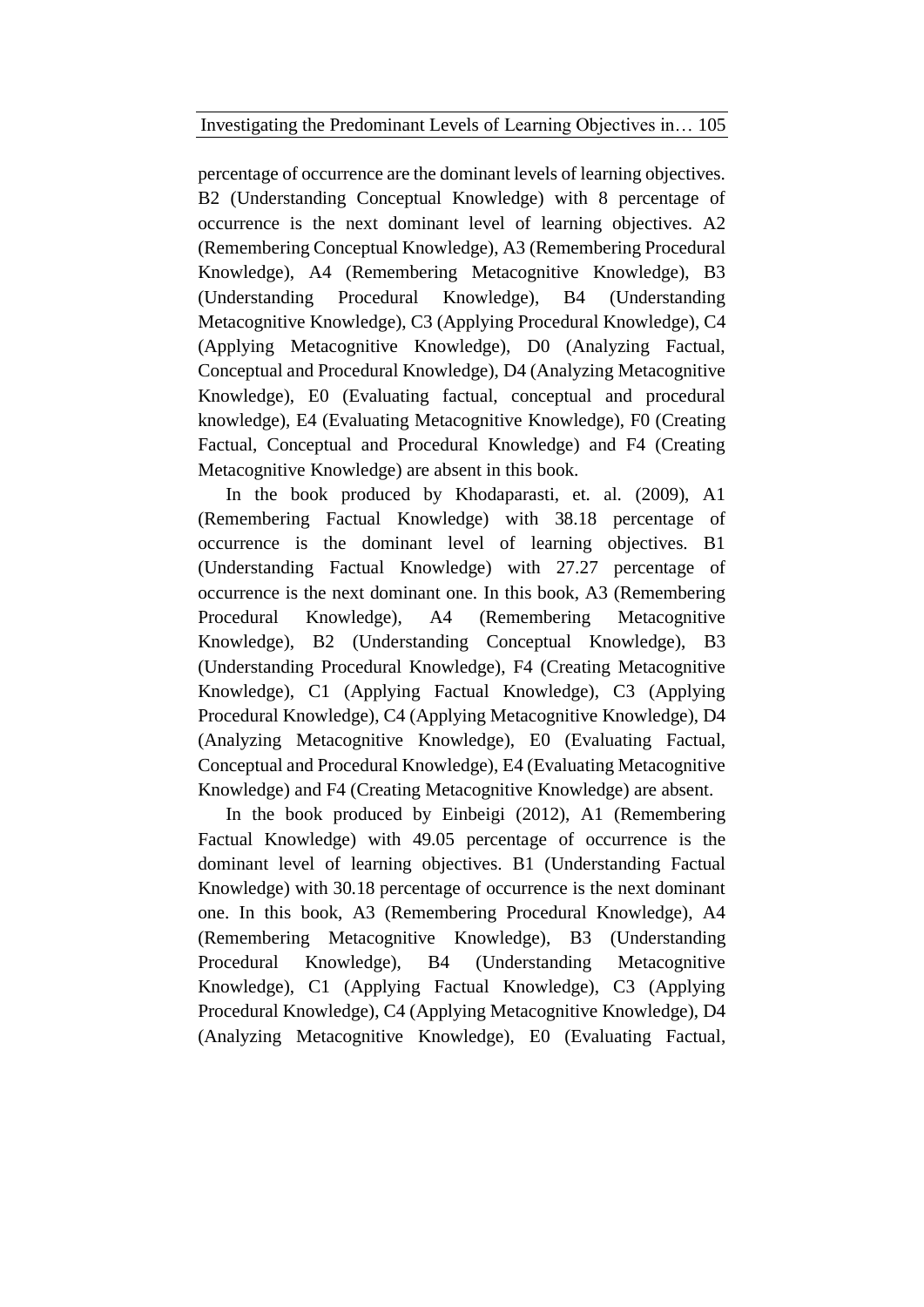Conceptual and Procedural Knowledge), E4 (Evaluating Metacognitive Knowledge) and F4 (Creating Metacognitive Knowledge) are absent.

In the book produced by Moini (2005), A1 (Remembering Factual Knowledge) with 35.71 percentage of occurrence is the dominant level of learning objectives. B1 (Understanding Factual Knowledge) with 32.85 percentage of occurrence is the next dominant one. In this book, A3 (Remembering Procedural Knowledge), A4 (Remembering Metacognitive Knowledge), B3 (Understanding Procedural Knowledge), B4 (Understanding Metacognitive Knowledge), C3 (Applying Procedural Knowledge), F4 (Creating Metacognitive Knowledge), D0 (Analyzing Factual, Conceptual and Procedural Knowledge), D4 (Analyzing Metacognitive Knowledge), E0 (Evaluating Factual, Conceptual and Procedural Knowledge), E4 (Evaluating Metacognitive Knowledge) and C4 (Applying Metacognitive Knowledge) are absent.

Table 3 shows the learning objectives frequencies and percentages in four General English books produced by native speakers. In their book (Concepts and Comments), Ackert and Lee (2005) used B1 (Understanding Factual Knowledge) with 30.12 percentage of occurrence as the dominant level of learning objectives. A1 (Remembering Factual Knowledge) with 28.91 percentage of occurrence is the next dominant level of learning objectives. A2 (Remembering Conceptual Knowledge), A4 (Remembering Metacognitive Knowledge), B3 (Understanding Procedural Knowledge), B4 (Understanding Metacognitive Knowledge), C1 (Applying Factual Knowledge), C4 (Applying Metacognitive Knowledge), D0 (Analyzing Factual, Conceptual and Procedural Knowledge), D4 (Analyzing Metacognitive Knowledge), E0 ( Evaluating Factual, Conceptual and Procedural Knowledge), E4 (Evaluating Metacognitive Knowledge) and F4 (Creating Metacognitive Knowledge) are absent in this book.

In their book (Facts and Figures), Ackert and Lee (2005) used B1 (Understanding Factual Knowledge) with 61.11 percentage of occurrence as the dominant level of learning objectives. A1 (Remembering Factual Knowledge) with 37.03 percentage of occurrence is the next dominant level of learning objectives. In this book, A2 (Remembering Conceptual Knowledge), A3 (Remembering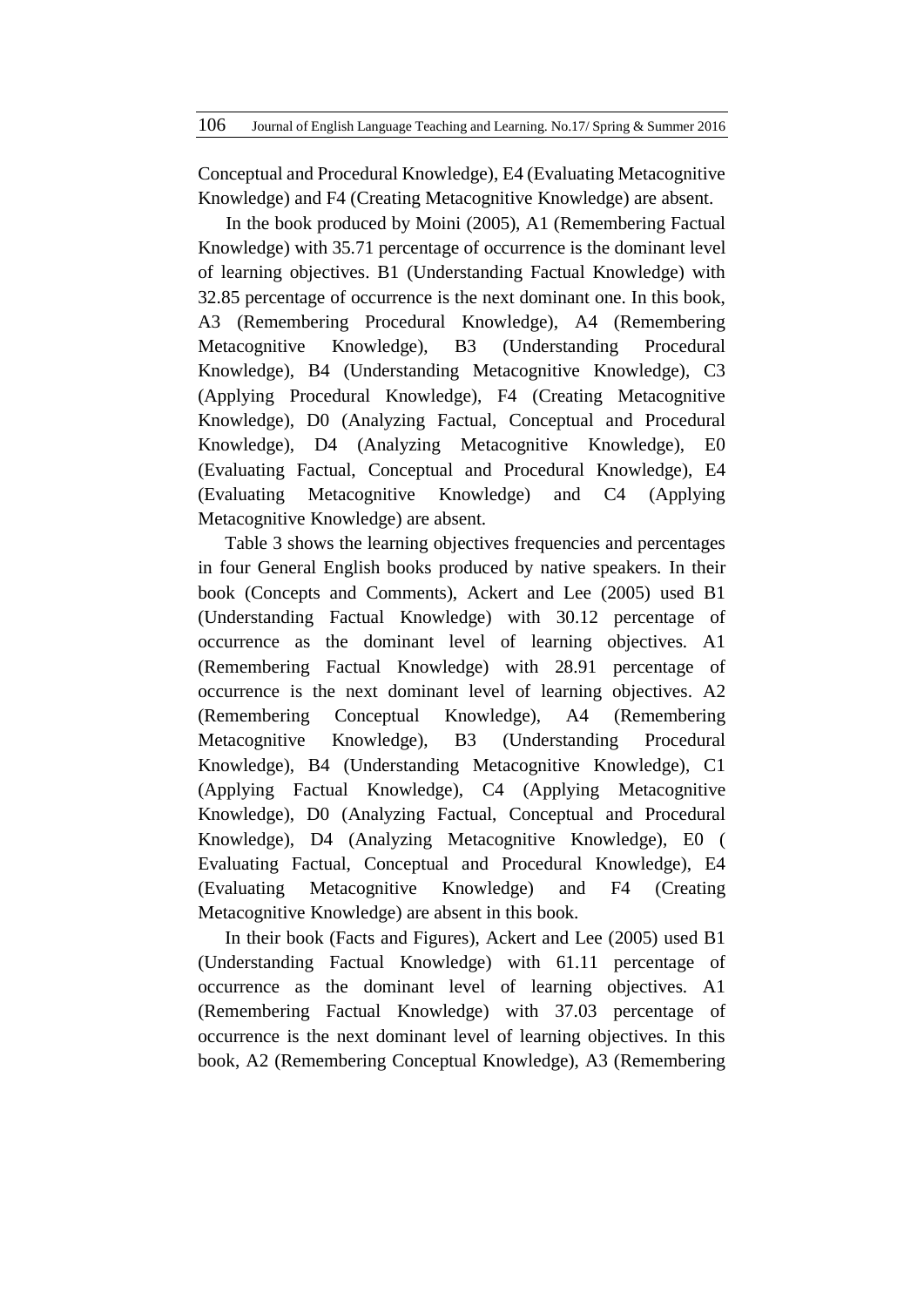Procedural Knowledge), A4 (Remembering Metacognitive Knowledge), B2 (Understanding Conceptual Knowledge), B3 (Understanding Procedural Knowledge), B4 (Understanding Metacognitive Knowledge), C1 (Applying Factual Knowledge), C2 (Applying Conceptual Knowledge), C3 (Applying Procedural Knowledge), C4 (Applying Metacognitive Knowledge), D0 (Analyzing Factual, Conceptual and Procedural Knowledge), D4 (Analyzing Metacognitive Knowledge), E4 (Evaluating Metacognitive Knowledge), F0 (Creating Factual, Conceptual and Procedural Knowledge) and F4 (Creating Metacognitive Knowledge) are absent.

In the book produced by Lee and Gunersen (2011), A1 (Remembering Factual Knowledge) and B1 (Understanding Factual Knowledge) with 36.60 percentage of occurrence are the dominant levels of learning objectives. A3 (Remembering Procedural Knowledge), A4 (Remembering Metacognitive Knowledge), B2 (Understanding Conceptual Knowledge), B3 (Understanding Procedural Knowledge), B4 (Understanding Metacognitive Knowledge), C3 (Applying Procedural Knowledge), C4 (Applying Metacognitive Knowledge), D4 (Analyzing Metacognitive Knowledge), E4 (Evaluating Metacognitive Knowledge) and F4 (Creating Metacognitive Knowledge) are absent in this book.

In the book produced by Heyer (2003), A1 (Remembering Factual Knowledge) with 40.38 percentage of occurrence is the dominant level of learning objectives. B2 with 21.15 percentage of occurrence is the next dominant level of learning objectives. A2 (Remembering Conceptual Knowledge), A3 (Remembering Procedural Knowledge), A4 (Remembering Metacognitive Knowledge), B3 (Understanding Procedural Knowledge), B4 (Understanding Metacognitive Knowledge), C3 (Applying Procedural Knowledge), C4 (Applying Metacognitive Knowledge), D0 (Analyzing Factual, Conceptual and Procedural Knowledge), D4 (Analyzing Metacognitive Knowledge), E4 (Evaluating Metacognitive Knowledge) and F4 (Creating Metacognitive Knowledge) are absent in this book.

As it is evident in Table2 and Table3, A1 and B1 are the dominant learning objectives used in General English books produced by both non-native Iranian speakers and native speakers.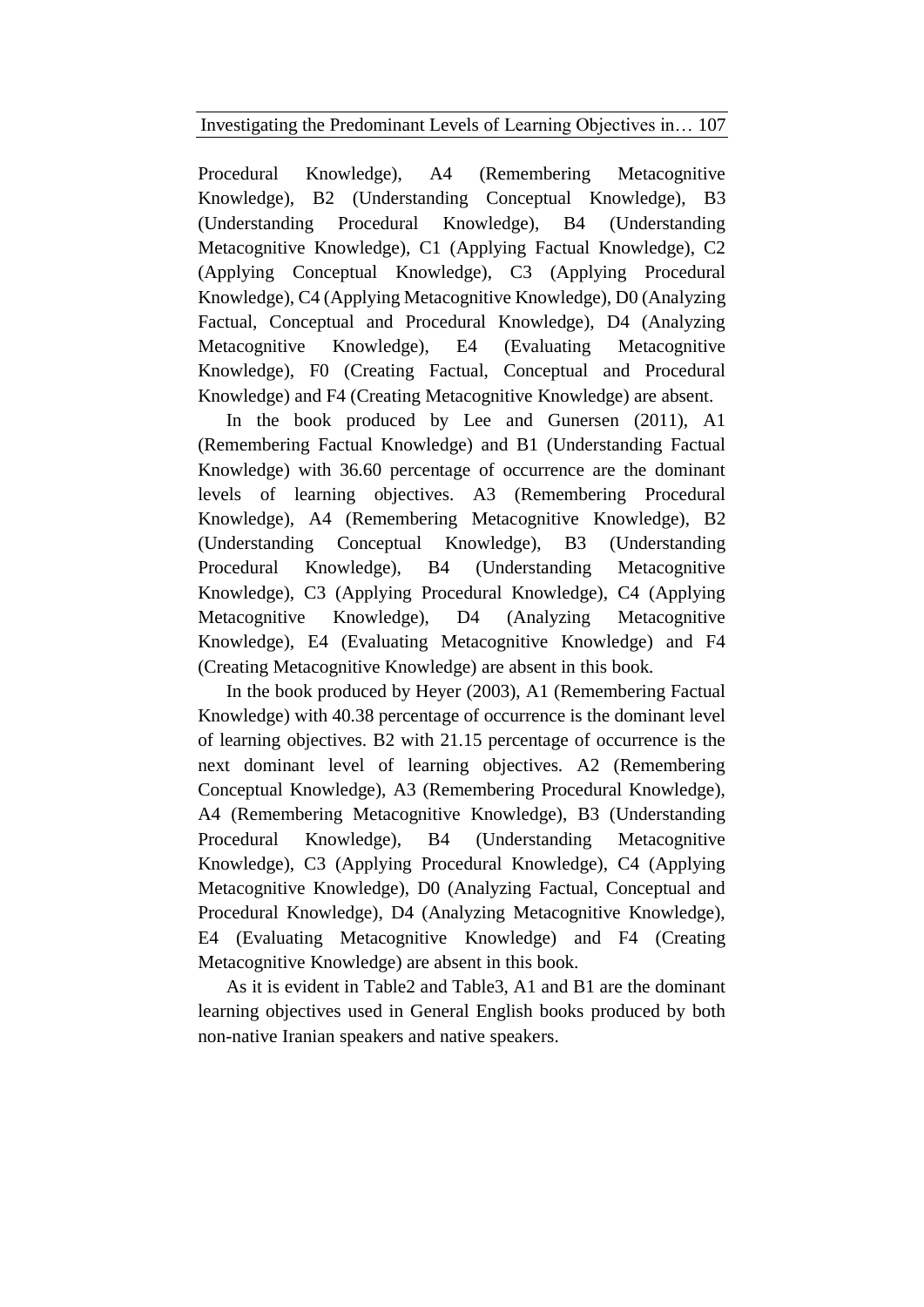As the data in the study is of frequency type, Chi-square test was conducted to investigate how five General English books produced by non-native Iranian speakers and four ones produced by native speakers could be compared in terms of the levels of Bloom's Revised Taxonomy. The results of the Chi-square tests for books produced by non-native Iranian speakers and those produced by native speakers are shown in Table 4. The table shows that Chi-square tests yield significant results (Sig=.000) concerning the General English books. That is, the distribution of the levels of learning objectives is not equal in the books.

Six levels of Bloom's Revised Taxonomy are classified into lower and higher order cognitive skills. Table 5 and Table 6 show these two levels for General English books produced by non-native Iranian speakers and native speakers, respectively. Table 5 shows that books produced by non-native Iranian speakers used lower order cognitive skills more than higher order cognitive skills.

Table 6 shows that books produced native speakers used lower order cognitive skills more than higher order cognitive skills. However, in comparison with Table 5, the percentage of occurrence of higher order cognitive skills in books produced by native speakers is much higher than those produced by non-native Iranian speakers.

Another set of Chi-square test was conducted to find out if the differences between the frequencies of the occurrence of higher and lower order skills in the General English books were significant. The result of the Chi-square tests are provided in Table 7 showing significant differences (Sig=.000) in the frequencies of occurrence of higher and lower order skills in the books.

One part of the findings of the present study (investigating the levels of learning objectives in books produced by native speakers) is consistent with those of Askaripour (2014) evaluating the second edition of "Top Notch English Series" using Bloom's Revised Taxonomy, Razmjoo and Kazempur (2012) investigating the Interchange series and Lee (2010) investigating the Christian publishers' elementary reading textbooks. All these studies used Bloom's Revised Taxonomy as the framework. In all these studies, it was found that the three first low levels in Bloom's Revised Taxonomy (lower-order thinking skill) were the most dominant levels used in these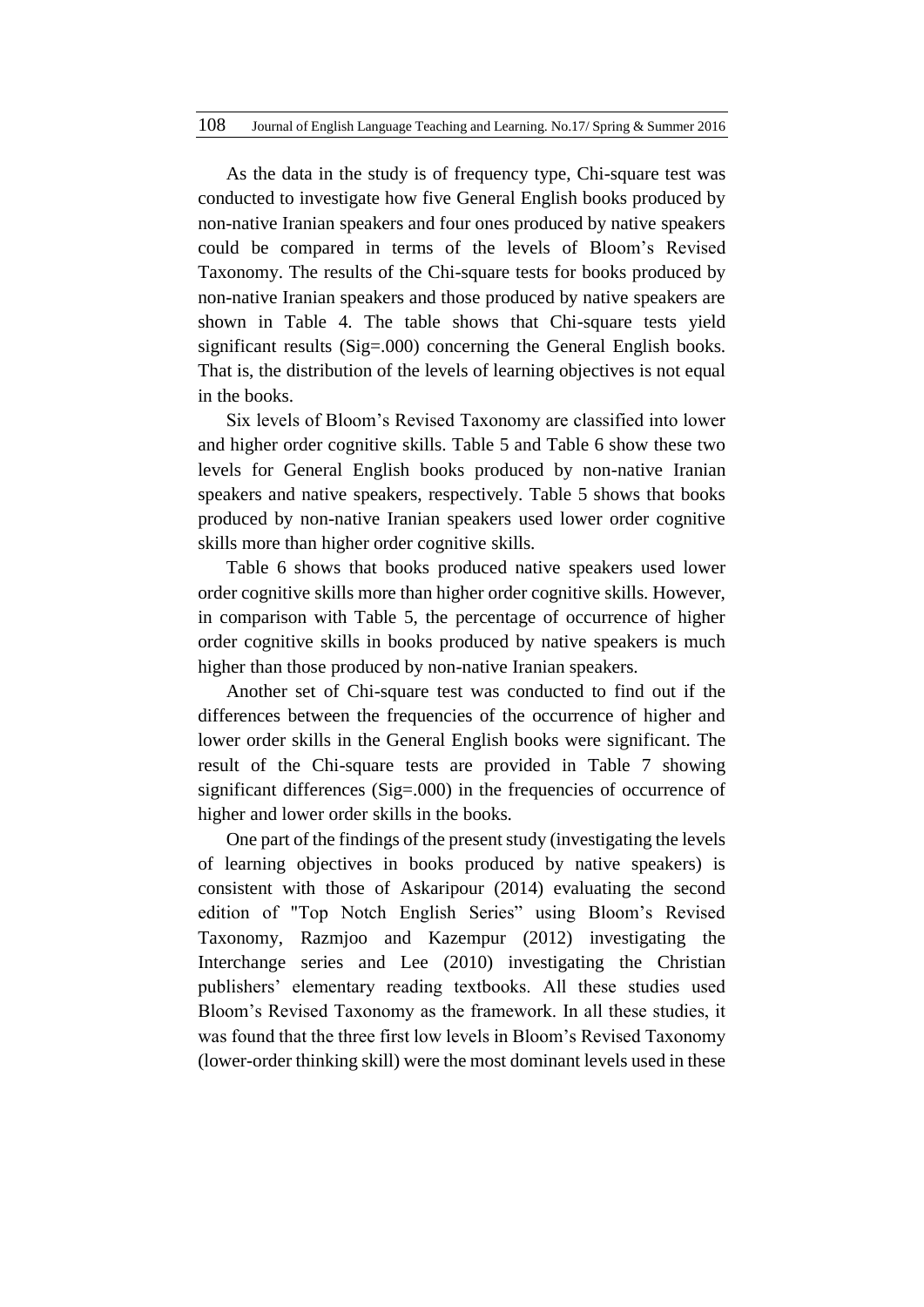books and little attention was paid to higher-order thinking skill. Furthermore, the frequency of occurrence of the metacognitive knowledge was negligible in all these books.

Another part of the findings of the present study (investigating the levels of learning objectives in books produced by non-native Iranian speakers) can be compared to the study conducted by Ramjoo and Madani (2013) investigating the University Entrance Exam items using Bloom's Revised Taxonomy. In both studies it was found that three first low levels in Bloom's Revised Taxonomy (lower-order thinking skills) were the most dominant levels used in the activities and items, and little attention is paid to higher-order thinking skills.

## **Conclusion**

In this section, the research questions, their subsequent answers and implications of the study are provided.

1.3. How Bloom's Revised Taxonomy learning objectives are represented in General English books produced by non-native Iranian speakers and native speakers?

In all five General English books produced by non-native Iranian speakers, Remembering Factual Knowledge was found to be the most dominant learning level. The frequencies of this level in these books were as follow: Rahimi and Mowlaie (15.90%), Birjandi (44%), Khodaparasti, et. al. (27.27%), Einbeigi (30.18%), Moini (35.71%). The next most frequent learning objective level was Understanding Factual Knowledge. The frequencies in these books are as follow: Rahimi and Mowlaie (29.5%), Birjandi (44%), Khodaparasti, et. al. (38%), Einbeigi (49.05%), Moini (32.85%). Understanding, Applying and Remembering were the first, the second and the third most prevalent learning objectives, respectively.

In four General English books produced by native speakers, a fixed one pattern concerning the prevalent type of learning objective was not seen. Remembering Factual Knowledge was the dominant pattern for books produced by Ackert and Lee (Concepts and Comments) (28.91%) and Heyer (40.38%). In Ackert and Lee (Facts and Figures), Understanding Factual Knowledge (61.11%) was the dominant type of learning objectives. In Lee and Gunersen, both Remembering Factual Knowledge and Understanding Factual Knowledge were the dominant learning levels (36.6%).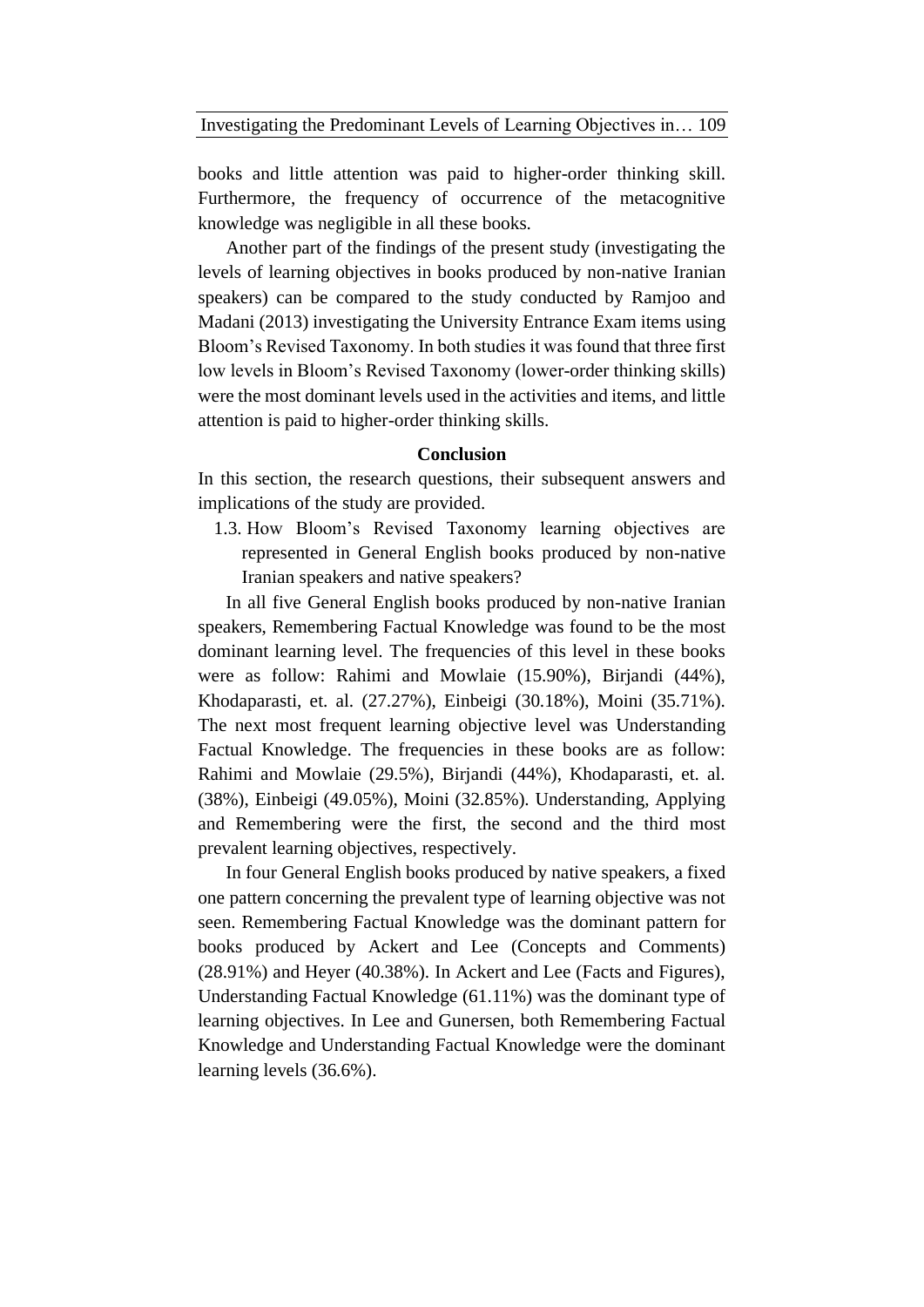By calculating the average of the percentages in four books produced by native speakers, it was seen that Remembering Factual Knowledge was the most frequent code with 39.25% percentage .The next most frequent code was Understanding Factual Knowledge with 30.04% percentage. Remembering Procedural Knowledge, Understanding Procedural Knowledge, Understanding Metacognitive Knowledge, Applying Procedural Knowledge, Applying Metacognitive Knowledge, Analyzing Metacognitive Knowledge, Evaluating Metacognitive Knowledge and Creating Metacognitive Knowledge were found to be the least frequent codes with 0% of distribution.

By calculating the average of the percentages in five books produced by non-native Iranian speakers, it was seen that Understanding Factual Knowledge was the most frequent code with percentage of 28.62%. The next most frequent code is Remembering Factual Knowledge with percentage of 28.58. Remembering Metacognitive Knowledge, Understanding Procedural Knowledge, Understanding Metacognitive Knowledge, Applying Metacognitive Knowledge, Analyzing Metacognitive Knowledge, Evaluating Metacognitive Knowledge and Creating Metacognitive Knowledge were found to be the least frequent codes with 0% of distribution.

1.4.Which levels of Bloom's Revised Taxonomy are dominant in General English books produced by non-native Iranian speakers and native speakers?

As it was specified in the previous part, in books produced by nonnative Iranian speakers, Remembering Factual Knowledge was found to be the most dominant learning level. And in books produced by native speakers, both Remembering Factual Knowledge and Understanding Factual Knowledge were found to be the most dominant learning levels.

1.5.Which type of General English books (those produced by nonnative Iranian speakers and those produced by native speakers) covers higher-order thinking skills more?

Among the five General English books produced by non-native Iranian speakers, the book produced by Rahimi and Mowlaie (2007) had the highest percentage of higher order thinking skills (11.36%). The other books dealt with lower percentages of higher order thinking skills: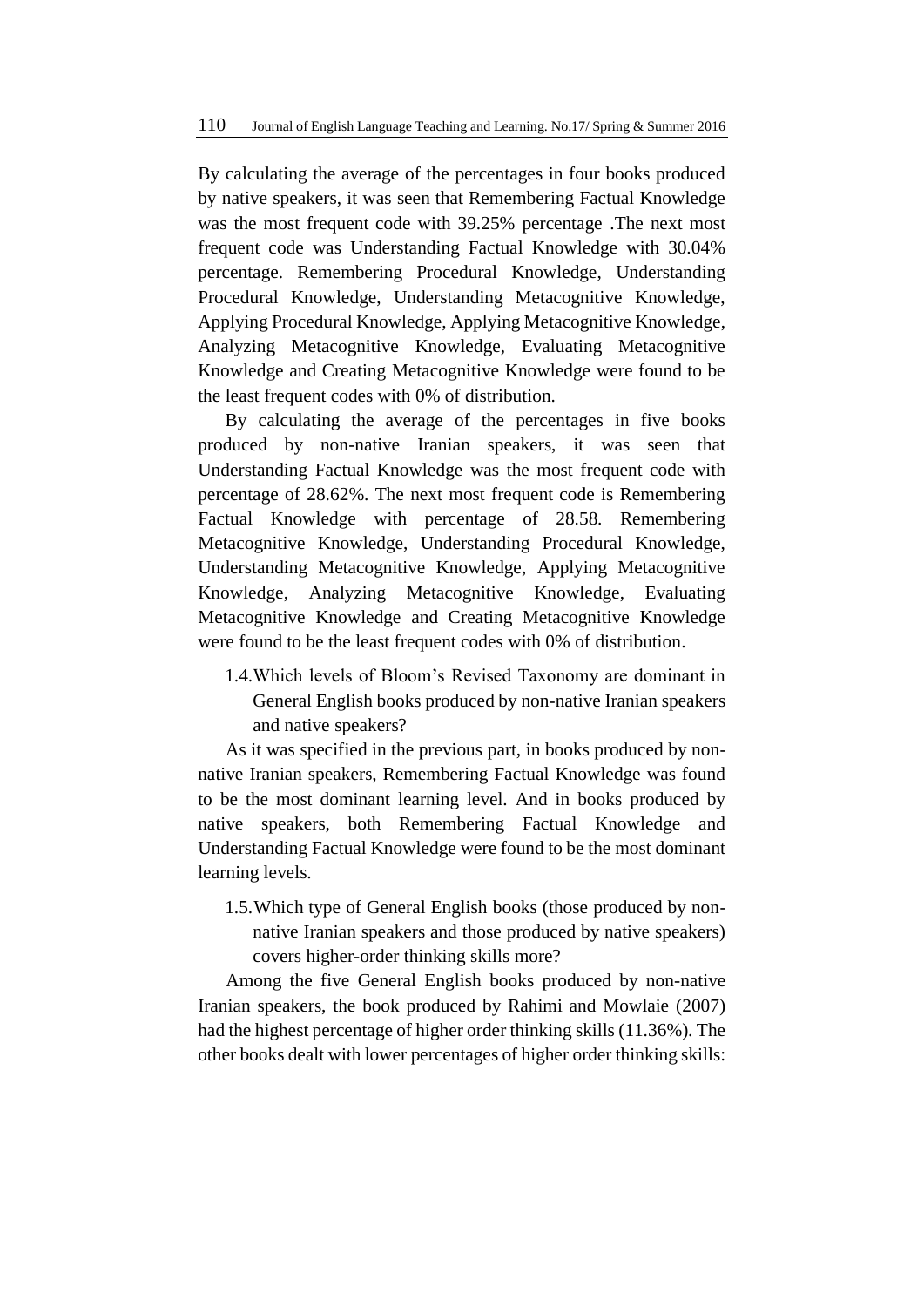Einbeigi (5.66%), Khodaparasti, et. al. (3.63%), Moini (2.86%) and Birjandi (0%). So, the results were not satisfactory. The books don not provide learners with enough higher order thinking skills.

Among four General English books produced by native speakers, the book produced by Lee and Gunersen (2011) had the highest percentage of higher order thinking skills (17.85%). The other books dealt with lower percentages of higher order thinking skills: Heyer (15.38%), Ackert and Lee's Concept and Comments (14.45%), and Ackert and Lee's Facts and Figures (1.85%).

It is interesting to mention that although the books presented lower percentages of higher order thinking skills, the books produced by native speakers showed significantly higher percentages of higher order thinking skills than those produced by non-native Iranian speakers. That is, they included the three higher levels of learning objectives in Bloom's Revised Taxonomy (Analyzing, Evaluating and Creating) more than books produced by non-native speakers.

This study provides some implications. First, as it is evident in this study, the contents of General English books produced by non-native Iranian speakers present more percentages of lower order thinking skills. In order for the books to be more effective, textbook developers should try to provide the activities that include higher order thinking skills. These activities can be of Analyzing, Evaluating and Creating types. Second, in most of the books analyzed, metacognitive knowledge was absent in the knowledge domain. Material developers can consider this knowledge domain and try to cover it in the textbooks by focusing on contextual, conditional domains and self-knowledge. Third, teachers and students can consult General English books produced by native speakers more than those produced by non-native speakers in their teaching and learning repertoire. Because these books present more percentages related to higher order thinking skills. Fourth, teacher educators can train teachers in developing achievement and diagnostic tests covering all the six levels of learning objectives in Bloom's Revised Taxonomy.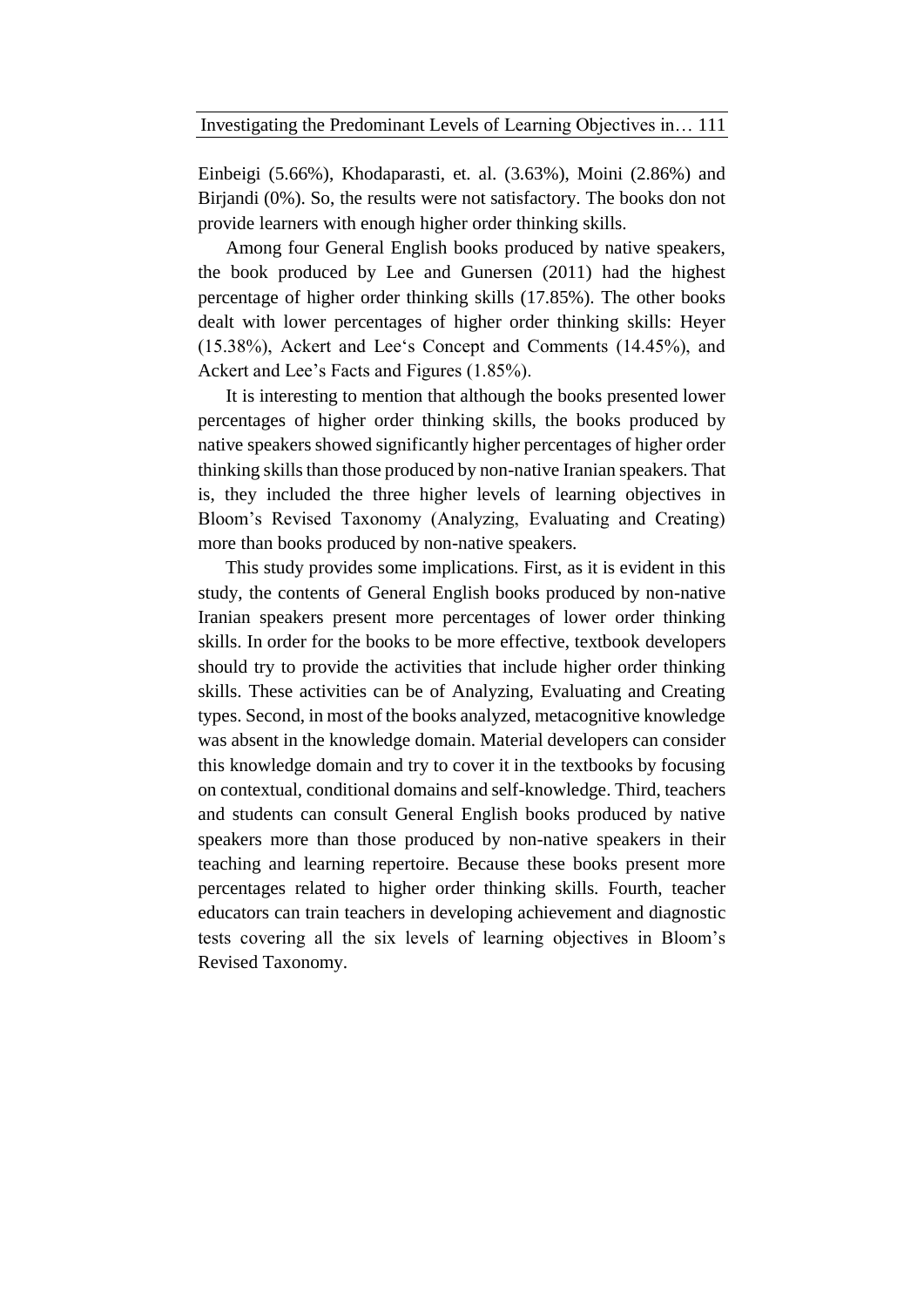#### **References**

- Ackert, P. & Lee, L. (2005). *Reading and vocabulary development: Concepts and comments*. USA: Thomson.
- Ackert, P. & Lee, L. (2005). *Reading and vocabulary development: Facts and figures*. USA: Thomson.
- Amer, A. (2006). Reflections on Blooms revised taxonomy, *Electronic Journal of Research in Education Psychology, 4*(1), 213-230.
- Askaripour, A. (2014). A Textbook evaluation of new version (2nd edition) of "Topnotch English series", *English for Specific Purposes World*, *44*(15), 1-30.
- Birjandi, P. (2009). *A general English course for university students.* Isfahan: Sepahan.
- Einbeigi, M. (2012). *New horizon in English: Reading comprehension and vocabulary development*. Tehran: Tarjoman Kherad.
- Ebadi, S. & Shahbazian, F. (2015). Exploring the cognitive level of final exams in Iranian high schools: Focusing on Bloom's taxonomy*, Journal of Applied Linguistics and Language Research, 2*(4), 1-11.
- Ghanbari, R. (2013). The representation of Bloom's taxonomy in Topnotch series. Unpublished Master Thesis, Shiraz University, Iran.
- Gordani, Y. (2008). A Content analysis of guidance school English textbooks with regard to Bloom's levels of learning, Unpublished Master thesis, Shiraz University, Iran.
- Krathwohl , D. (2002). A revision of Bloom's taxonomy: An overview, *Theory into Practice, 41*(4), 212-218.
- Khodaparasti, S., Karimzadeh S., Sadrian, M. & Abtahi, M. (2009*). Reading and grammar for general English*. Tehran: Rah.
- Lee, H. A. (2010). Thinking levels in chirstian publishere' elementary reading textbook questions, unpublished doctoral dissertation, Columbia International University.
- Lee, L. & Gunersen, E. (2011*), Select readings*. New York: Oxford University Press.
- Mc Donough, J., & Shaw, C. (2003). *Materials and methods in ELT: A teacher's guide* (2nd Ed.). Oxford: Blackwell Publishing.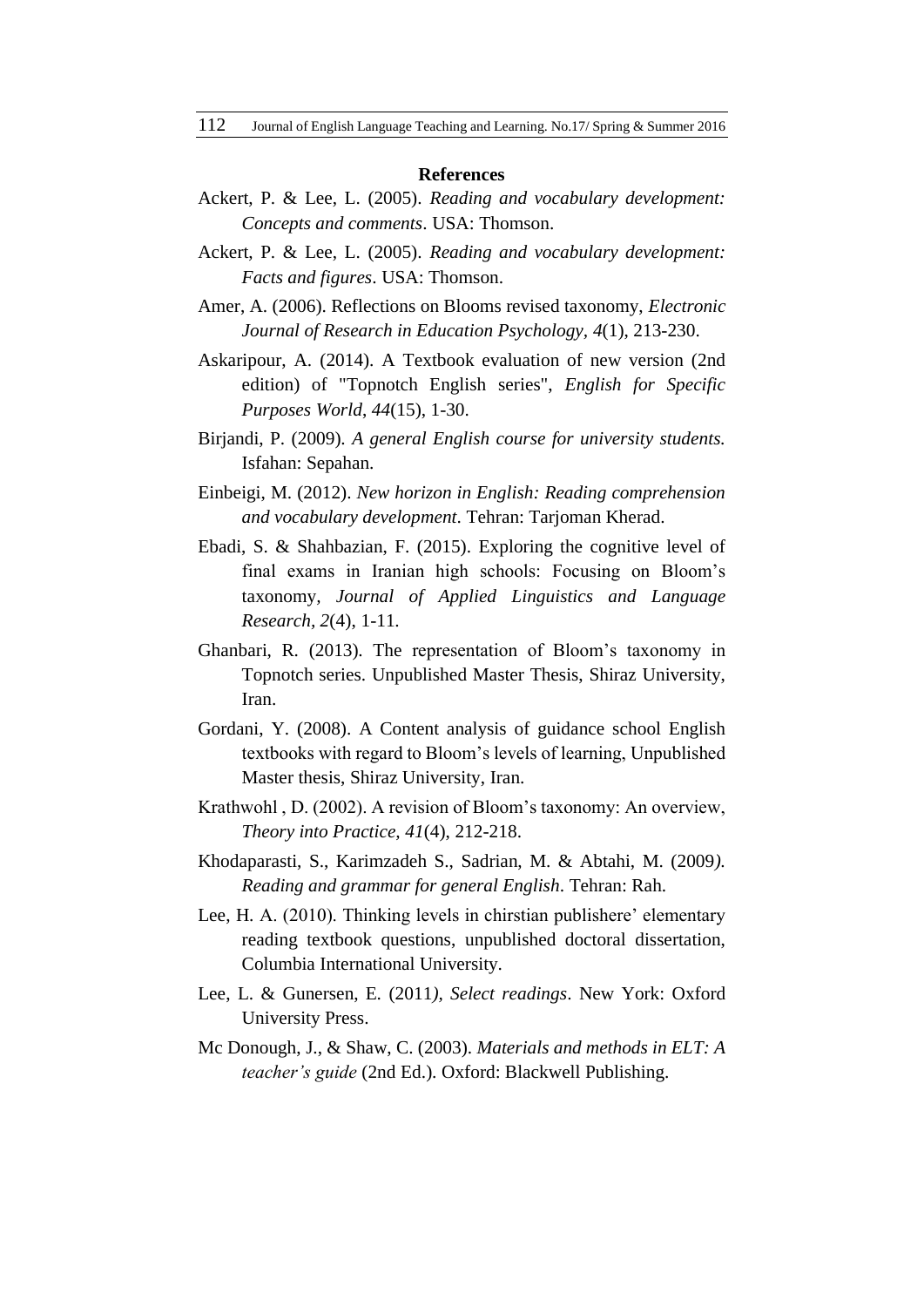- Moini, M. (2005*). Expand your reading ability: An enjoyable EFL reader*. Tehran: Jangal.
- Morgan, T. (2003). IELTS preparation materials. *ELT Journal*, *57*(1), 66-76.
- Mukundan, J. (2007). Evaluation of English language textbooks: Some important issues for consideration, *Journal of NELTA*, *12*(1), 80- 84.
- Nunan, D. (1999). *Second language teaching and learning*. Boston: Heinle and Heinle.
- Karamustafaoğlu, S., Sevim, S., Karamustafaoğlu, O., Cepni, S. (2003). Analysis of Turkish high-School chemistry-examination questions according to Bloom's taxonomy, *Chemistry Education: Research and Practice*, *4*(1), 25-30.
- Razmjoo, A. & Kazempourfard, E. (2012). On the representation of Blooms' revised taxonomy in interchange course books. *The Journal of Teaching Languages Skills (JTLS), 4*(1), 171-204.
- Rahimi, A. & Mowlaie, B. (2007). *Why not enjoy reading?* Tehran: Jangal.
- Razmjoo, A., & Madani, H. (2013). A content analysis of the English section of university entrance exams based on Bloom's revised taxonomy, *International Journal of Language Learning and Applied Linguistics World*, *4*(3), 105-129.
- Riazi, A., M. & Ariashokouh, A. (2007). Lexis in English textbooks in Iran: Analysis of exercises and proposals in consciousness raising activities, *Pacific Association of Applied Linguistics, 11*(2), 17- 34.
- Seo, Y. J., Kim, H. S. & Chae, H., K. (2010). Analysis of the end of chapter questions in chemistry according to revised Bloom taxonomy of educational objectives, *Journal of the Korean Chemistry Society*, *54*(3), 329-337.
- Tomlinson, B. (2011). Glossary of basic terms for material development in language teaching and introduction*.*In B. Tomlinson (Ed.), *Materials development in language teaching*. Cambridge: Cambridge University Press.